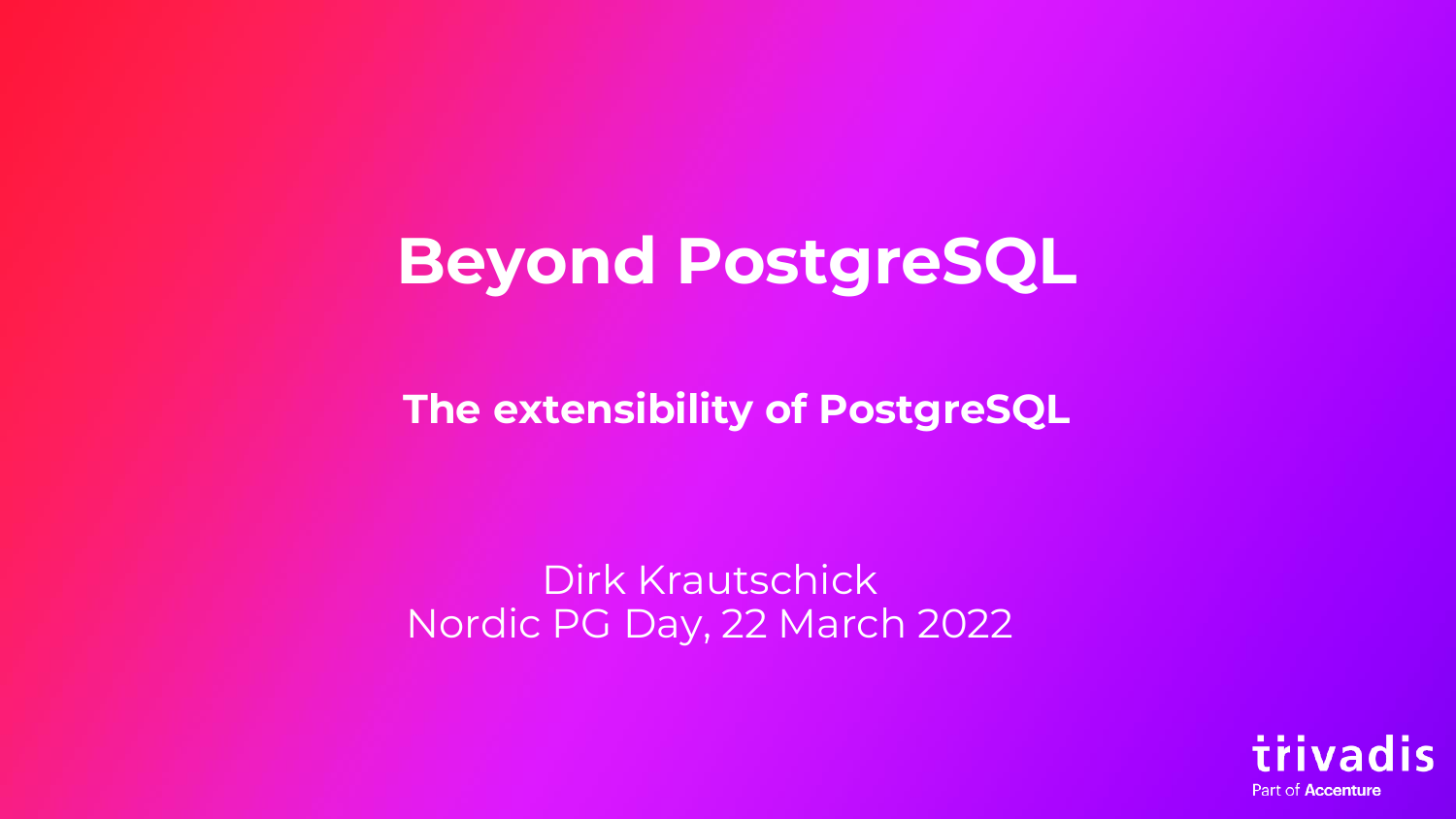## **ABOUT ME…**

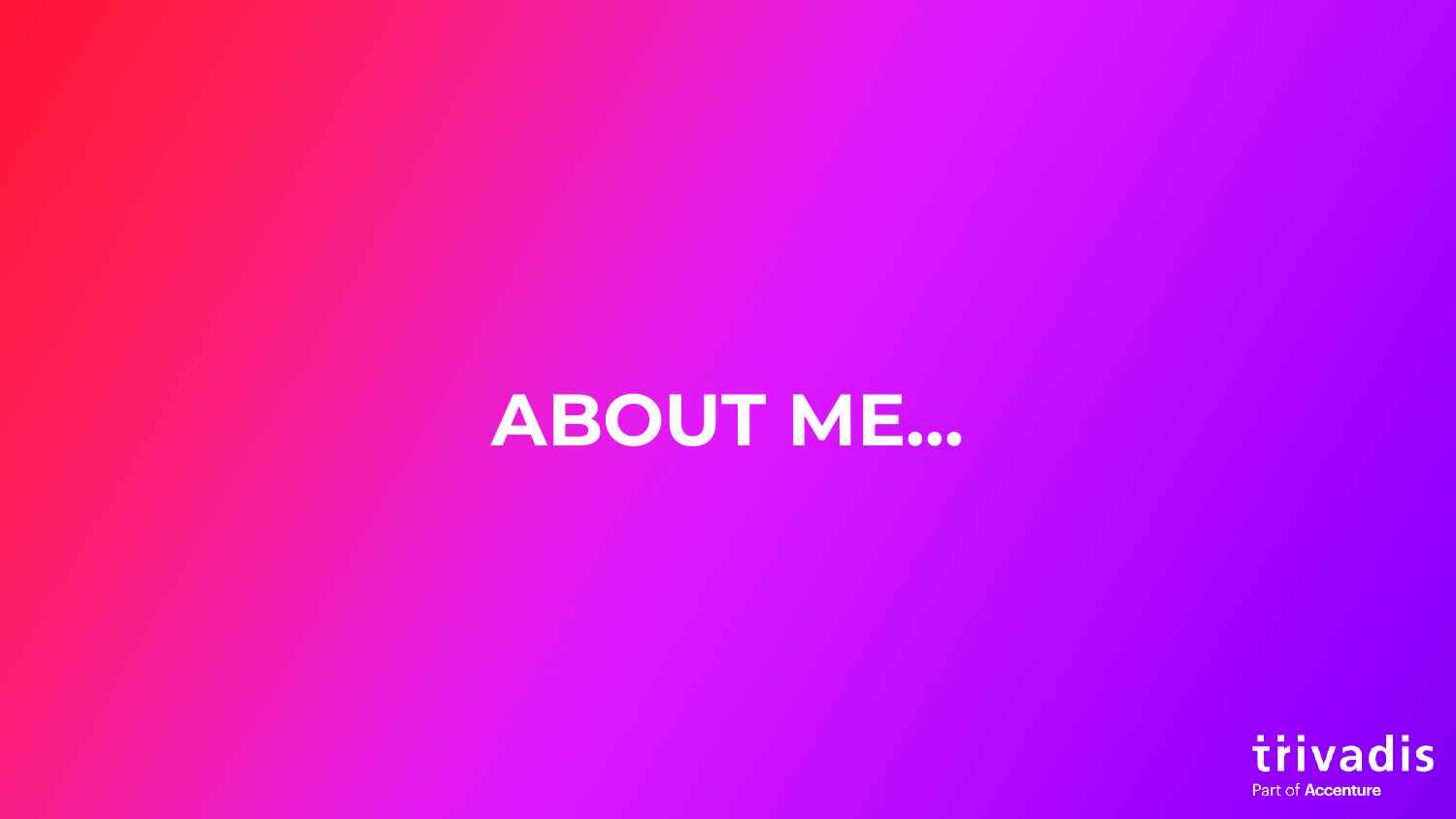#### **HALLO, GRÜEZI, HI! 3**



### **DIRK KRAUTSCHICK**

- since 03/2019 @Trivadis, Germany, Düsseldorf
- **PostgreSQL & Oracle, Trainer**
- 13 years DBA & Consulting
- Married, 2 Junior DBAs
- Mountainbike, swimming, movies, hifi/home cinema

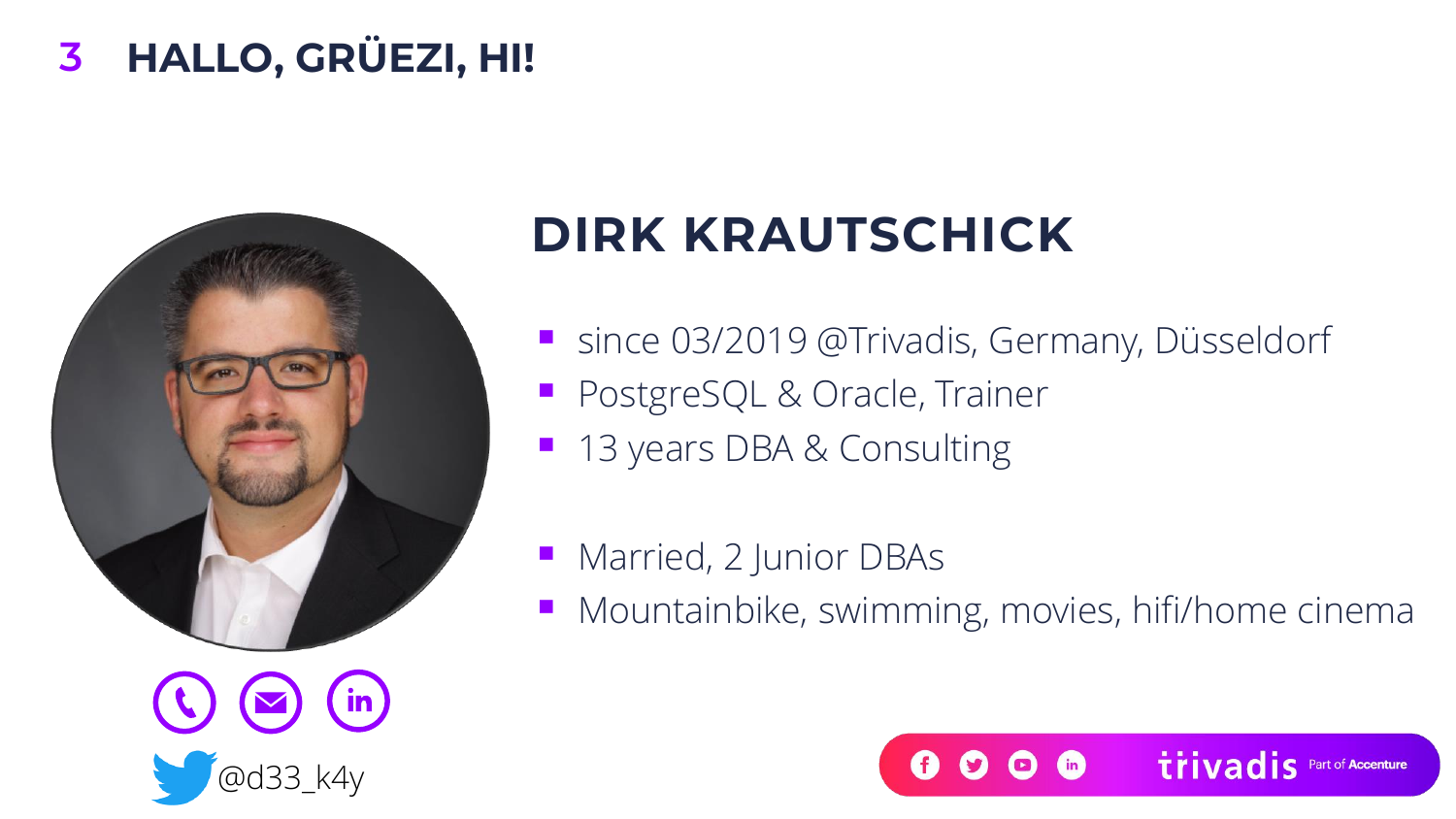## **ABOUT US…**

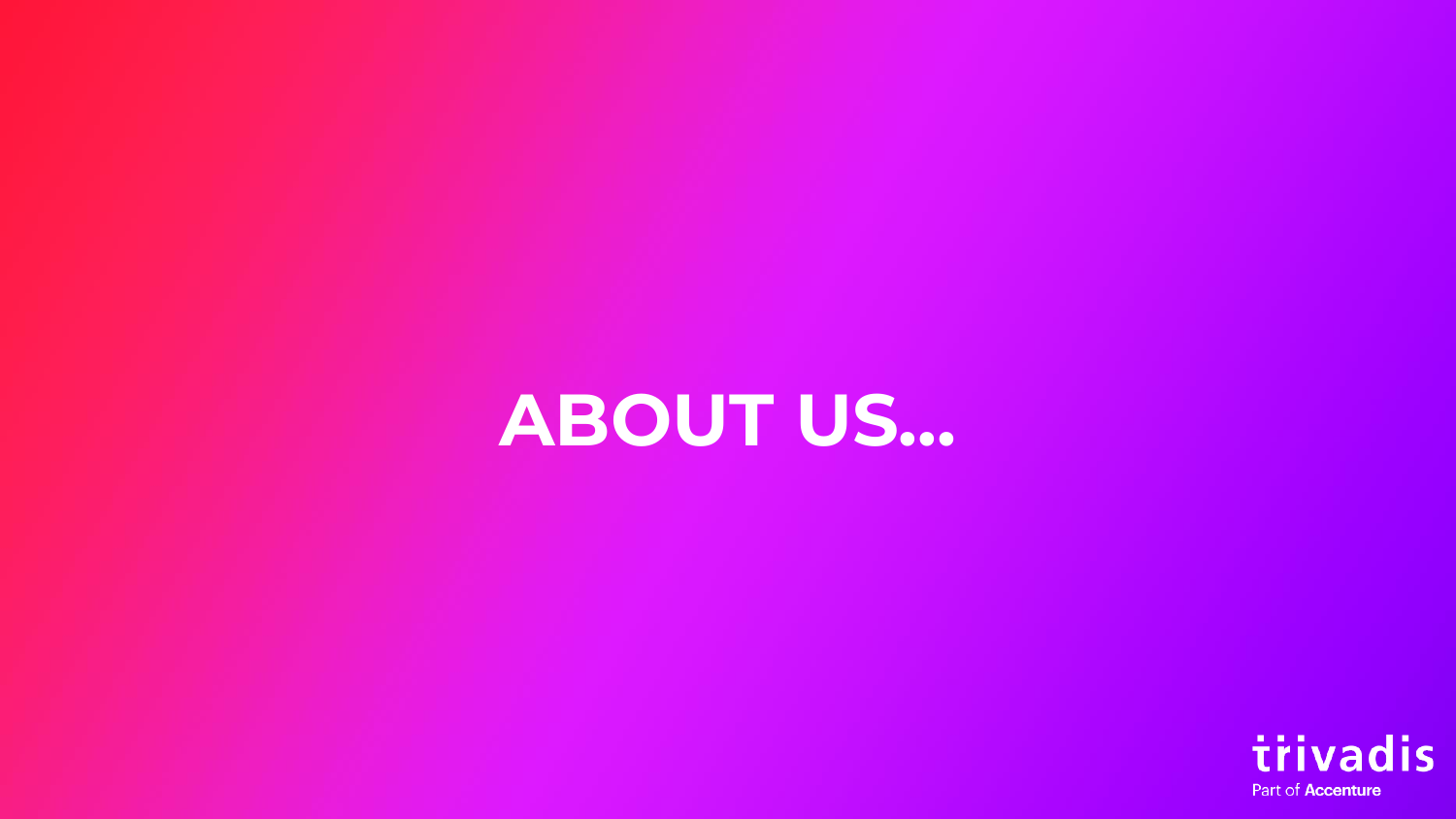#### **5 TRIVADIS & ACCENTURE: #1 FOR DATA & AI**



- Together we are 1500 specialists at 34 locations in Switzerland, Germany and Austria with a focus on Data & Applied Intelligence.
- Together we support you in the intelligent end-to-end use of your data.
- We cover the entire spectrum: from the **development** and operation of data platforms and solutions, to the refinement of data as well as consulting and training.
- We achieve this through the unique combination of Trivadis' technological expertise and Accenture's strategic know-how in the field of data.

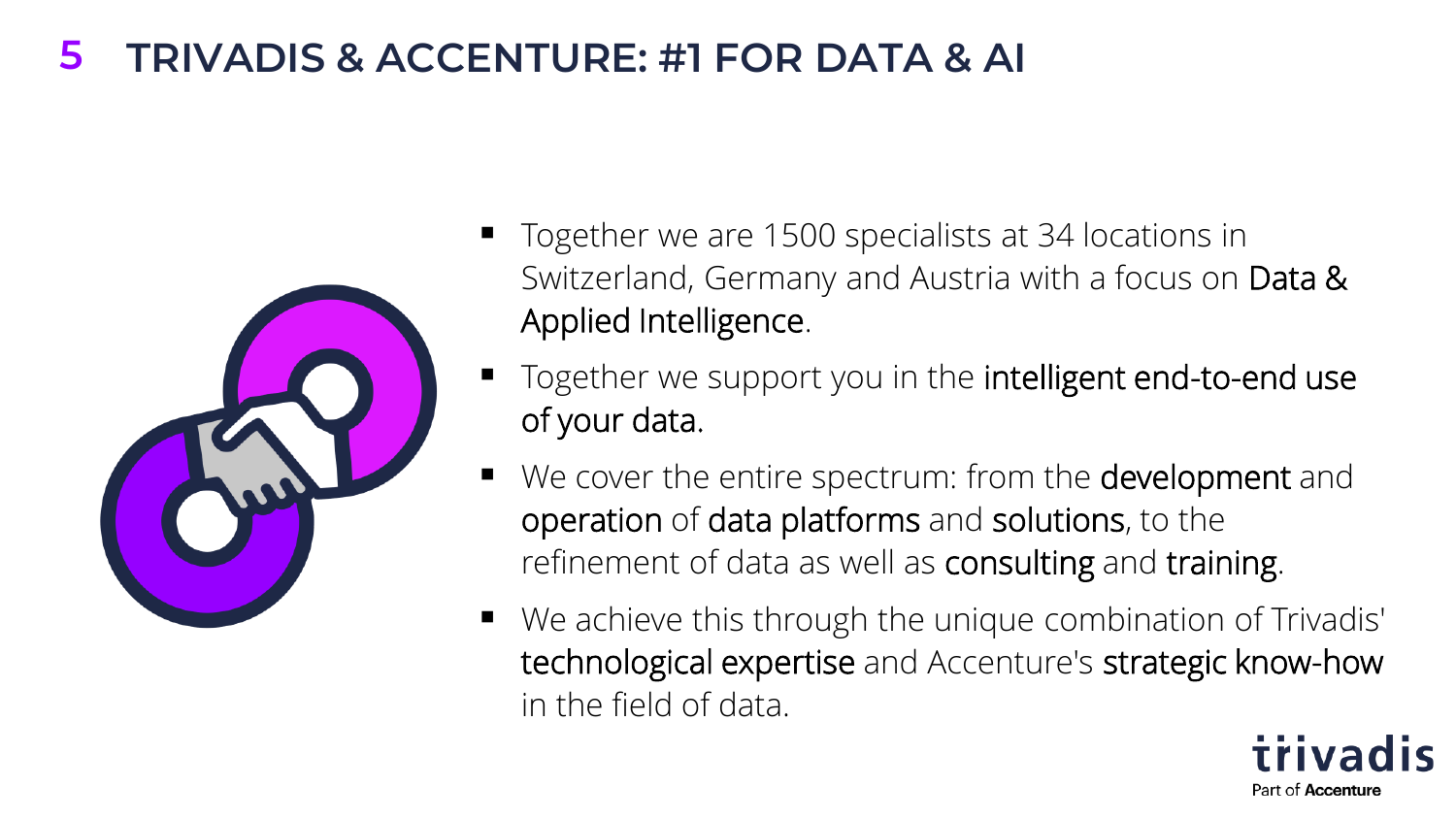## **WARM UP**

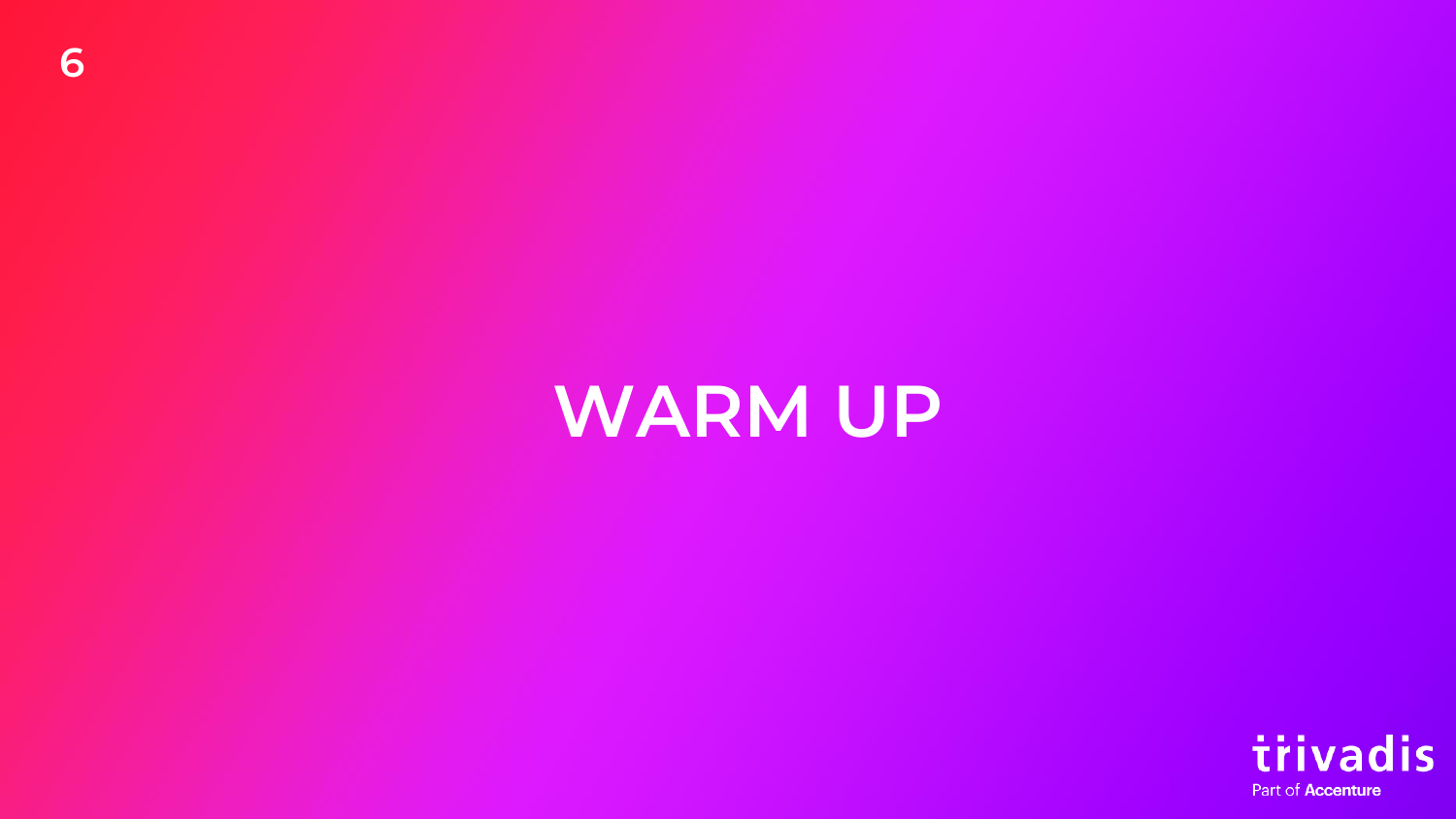

- Basic core RDMBS
- Open for more functionality with extensions
- Standardized Interface
- Open and easy implementation

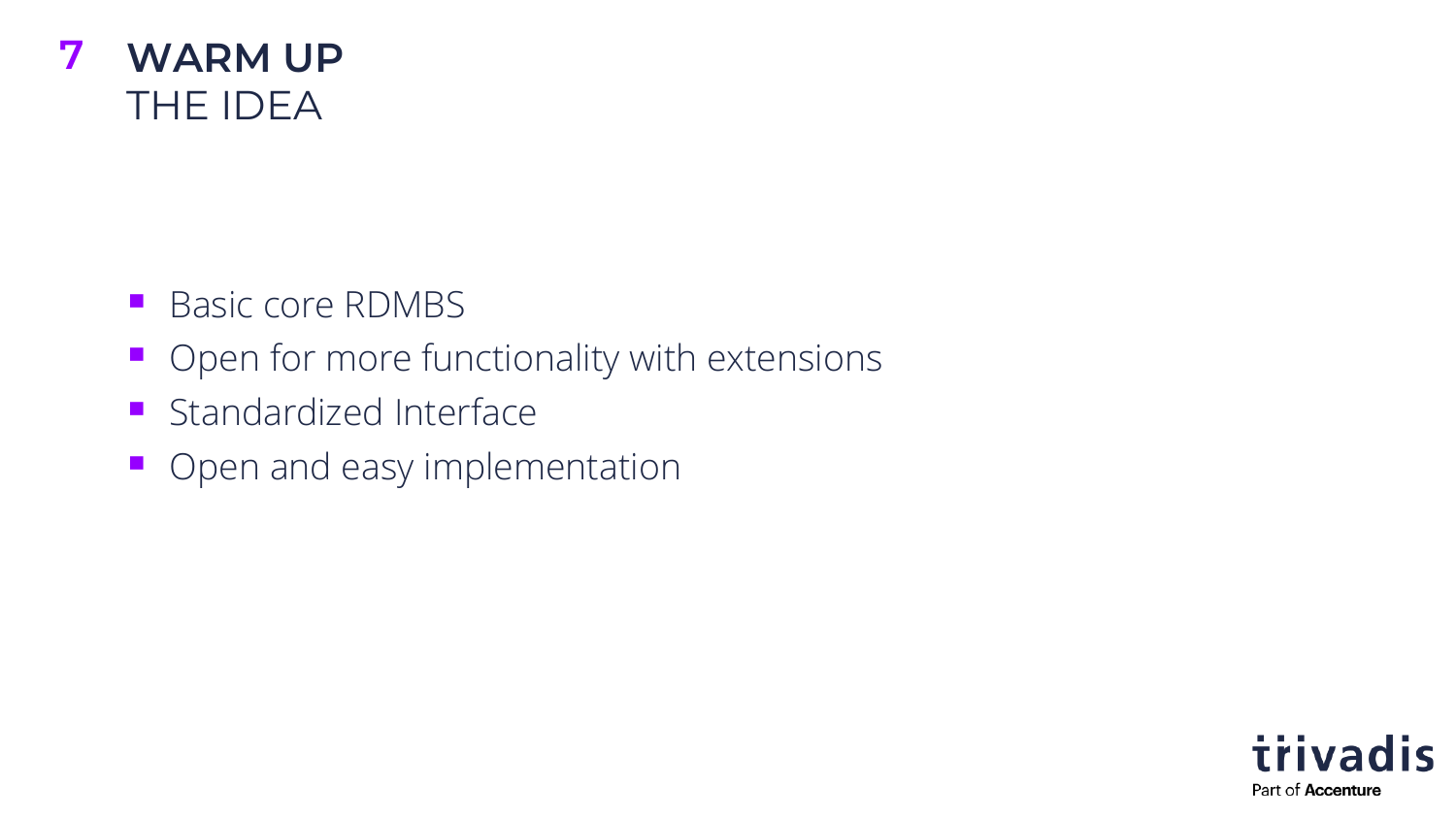#### **8 WARM UP** BEING LEIGHTWEIGHT

- Individual set of features
	- o Per database
- Only functionality which is really needed
- Benefit of a slight installation

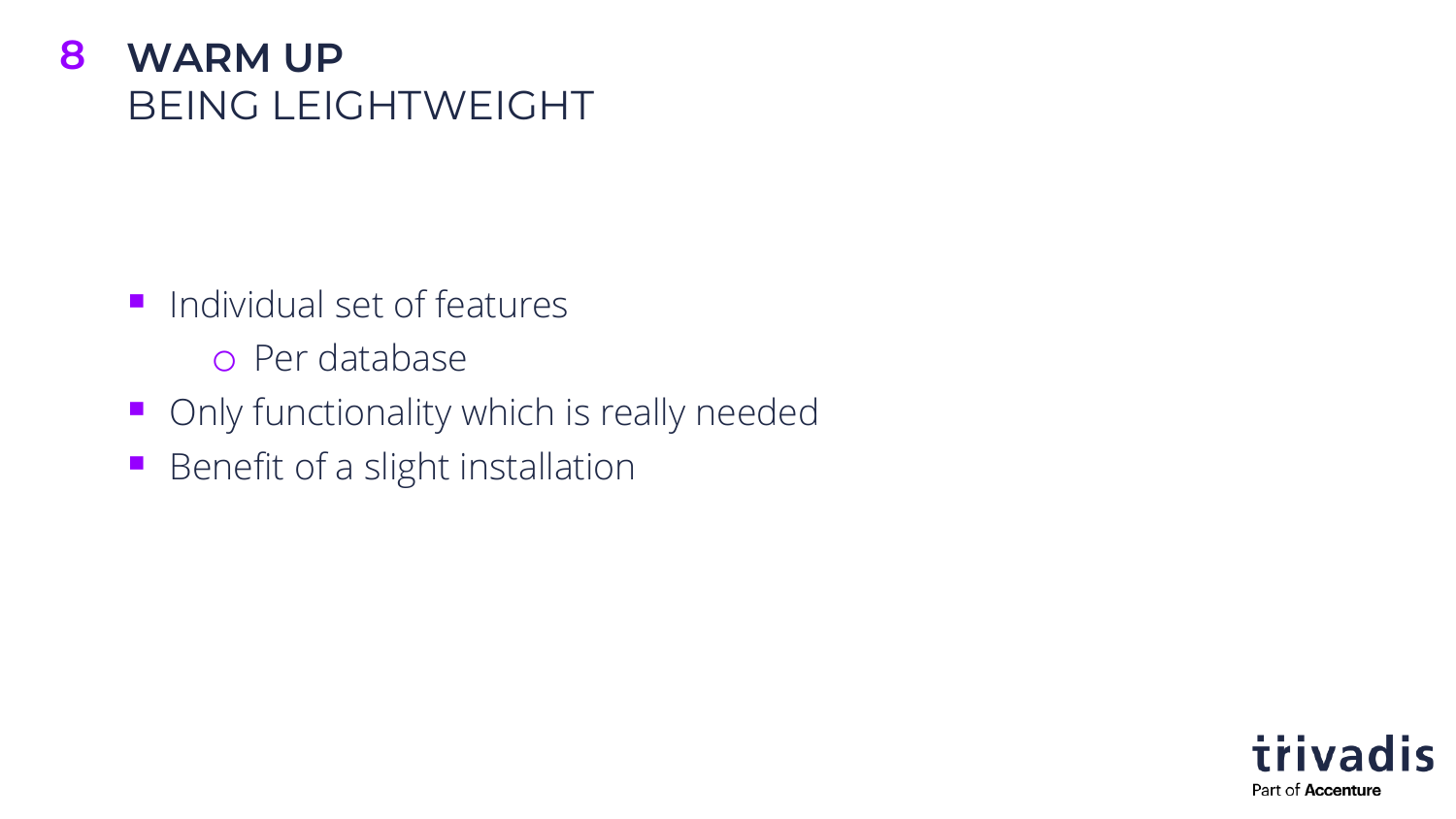#### **9 WARM UP** BEING LEIGHTWEIGHT

| <b>RDBMS</b>       | <b>SOFTWARE</b> | <b>DEFAULT DATABASE</b> |
|--------------------|-----------------|-------------------------|
| Oracle 19.7        | 10 GB           | 6.1 GB                  |
| MySQL 8.0          | 182 MB          | 173 MB                  |
| MariaDB 10.3       | 122 MB          | 122 MB                  |
| MS SQL Server 2019 | $1,1$ GB        | 90 MB                   |
| PostgreSQL 13.2    | 29 MB           | 43 MB                   |

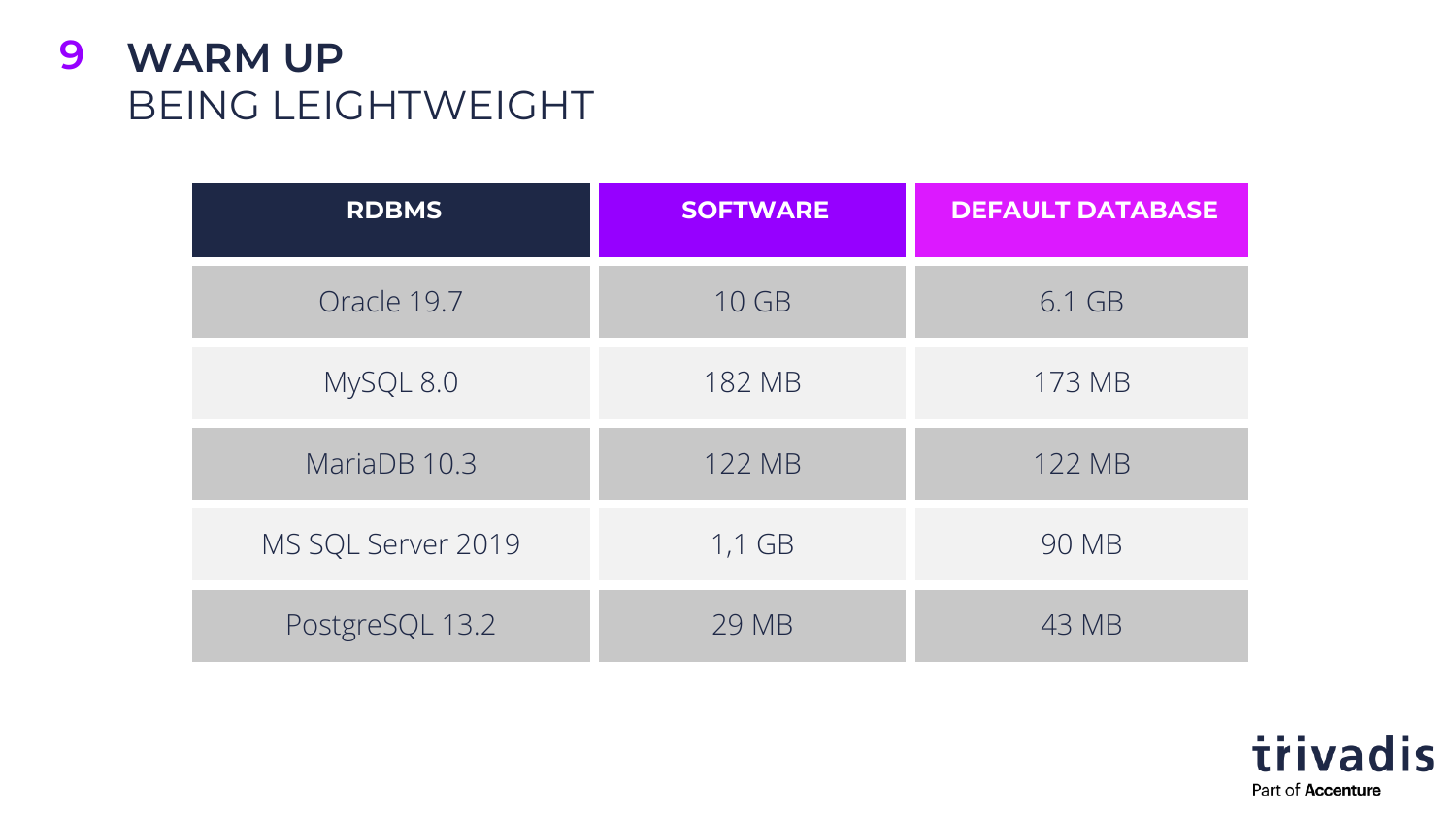#### **10 WARM UP** THE POSSIBILITIES

- Special SQL functions, collections or views
- Additional functionalities
- Feature variations
- **ELITTHER IDEAS like** 
	- o Alternative storage engines

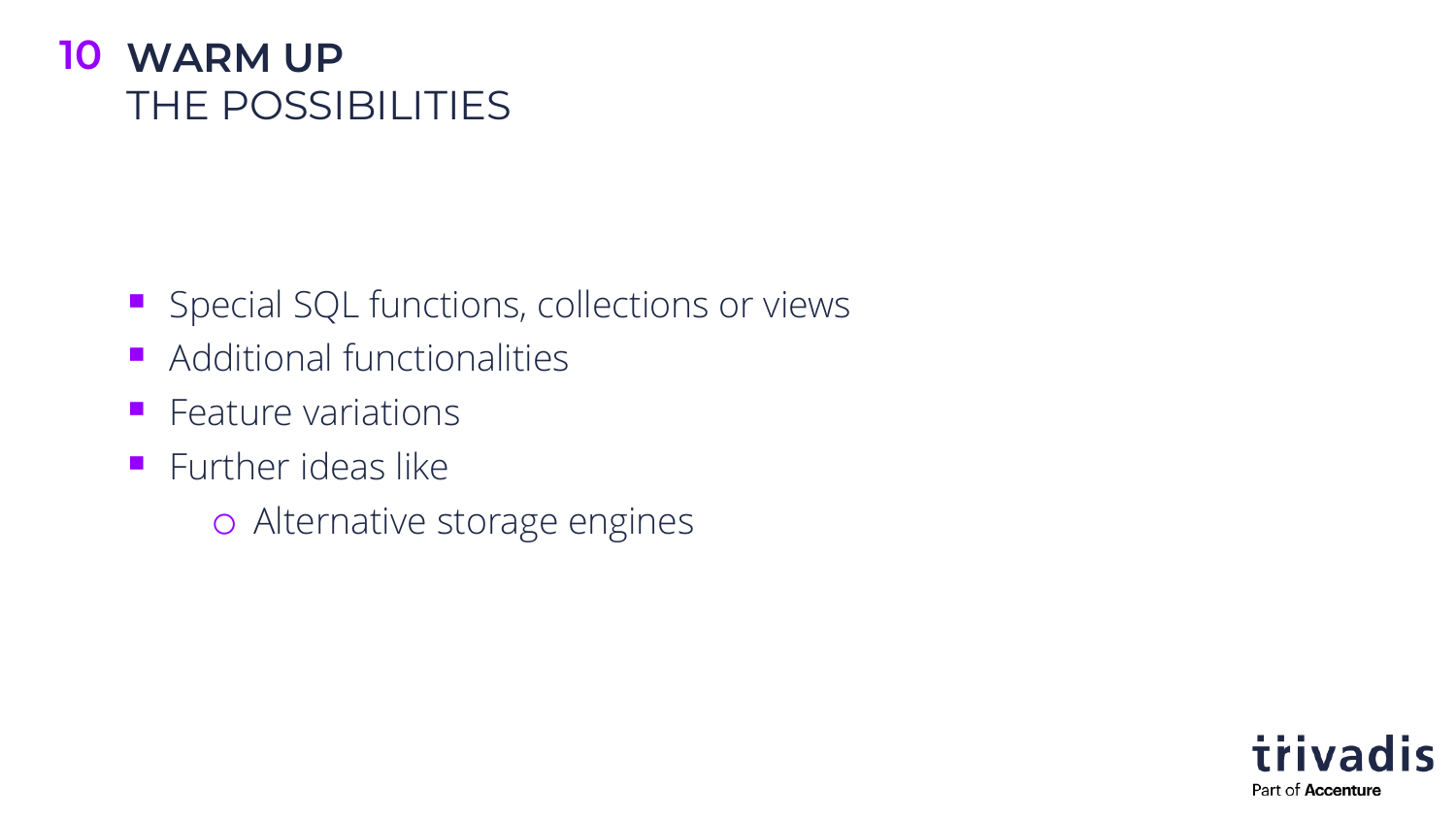## **Exensions insight**

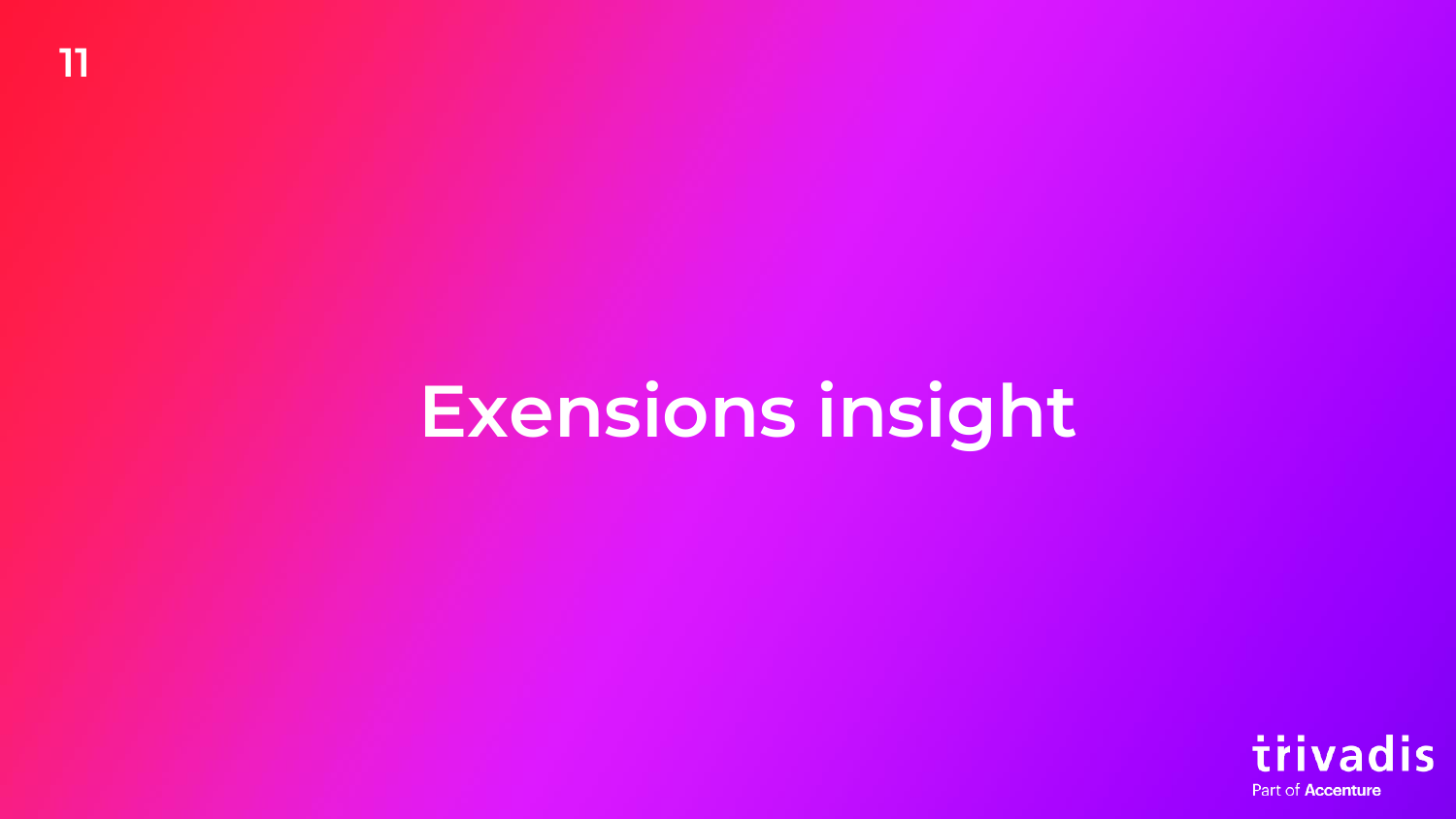#### **12 EXTENSION INSIGHT** LOCATION

- Located in PostgreSQL software folder o Depending on OS distribution
- Subfolder ./share/extension
- Subfolder ./lib

postgres@localhost /usr/pgsql-14 ]# tree



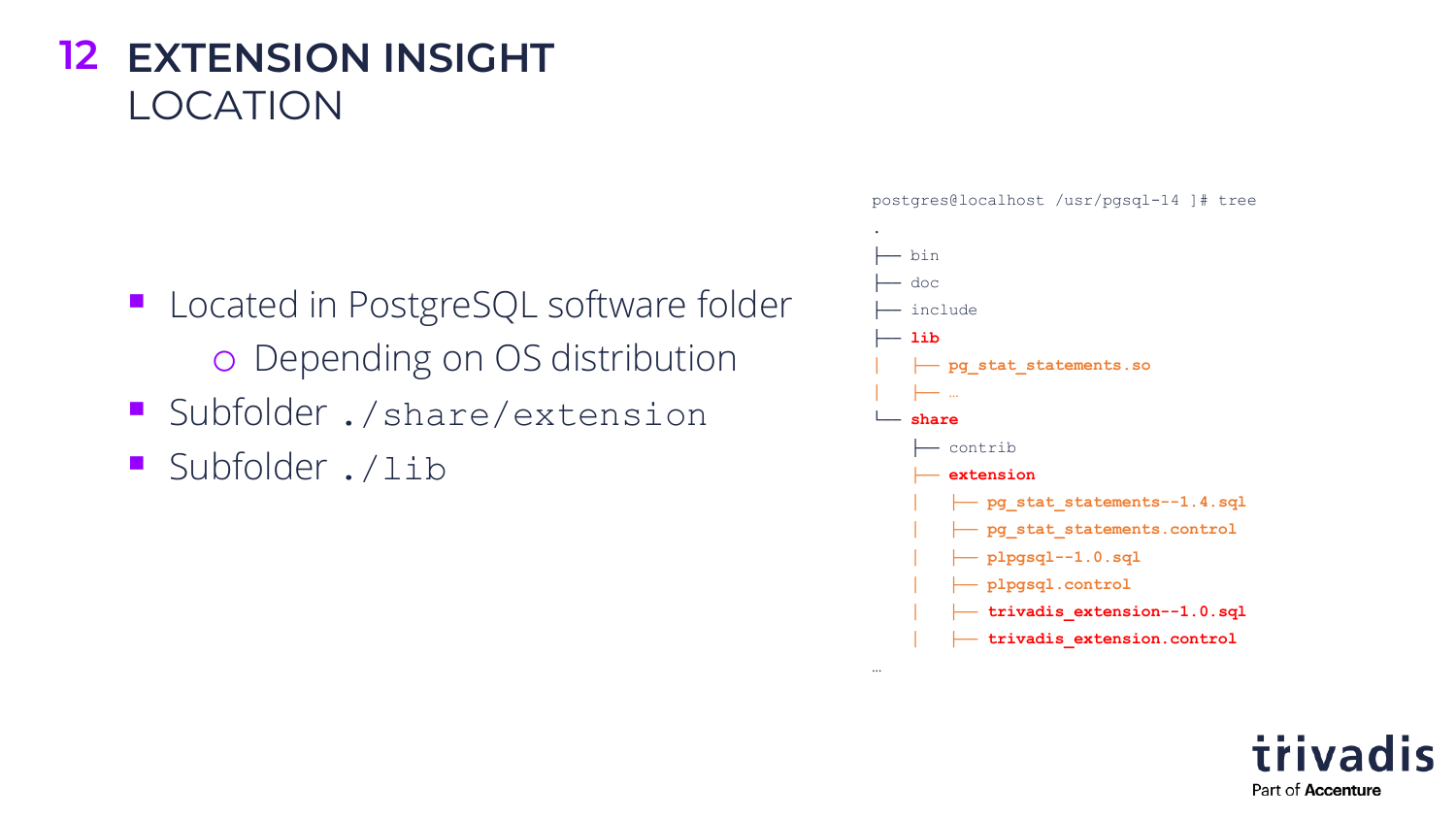#### **13 EXTENSION INSIGHT** COMPONENTS

- Control file
	- o trivadis\_extension.control
- Meta information
- Trusted Extensions
	- o Since version 13
	- o Activation for non superuser

# trivadis extension comment = 'example' default version = '1.0' relocatable = true trusted = true



trivadis Part of **Accenture**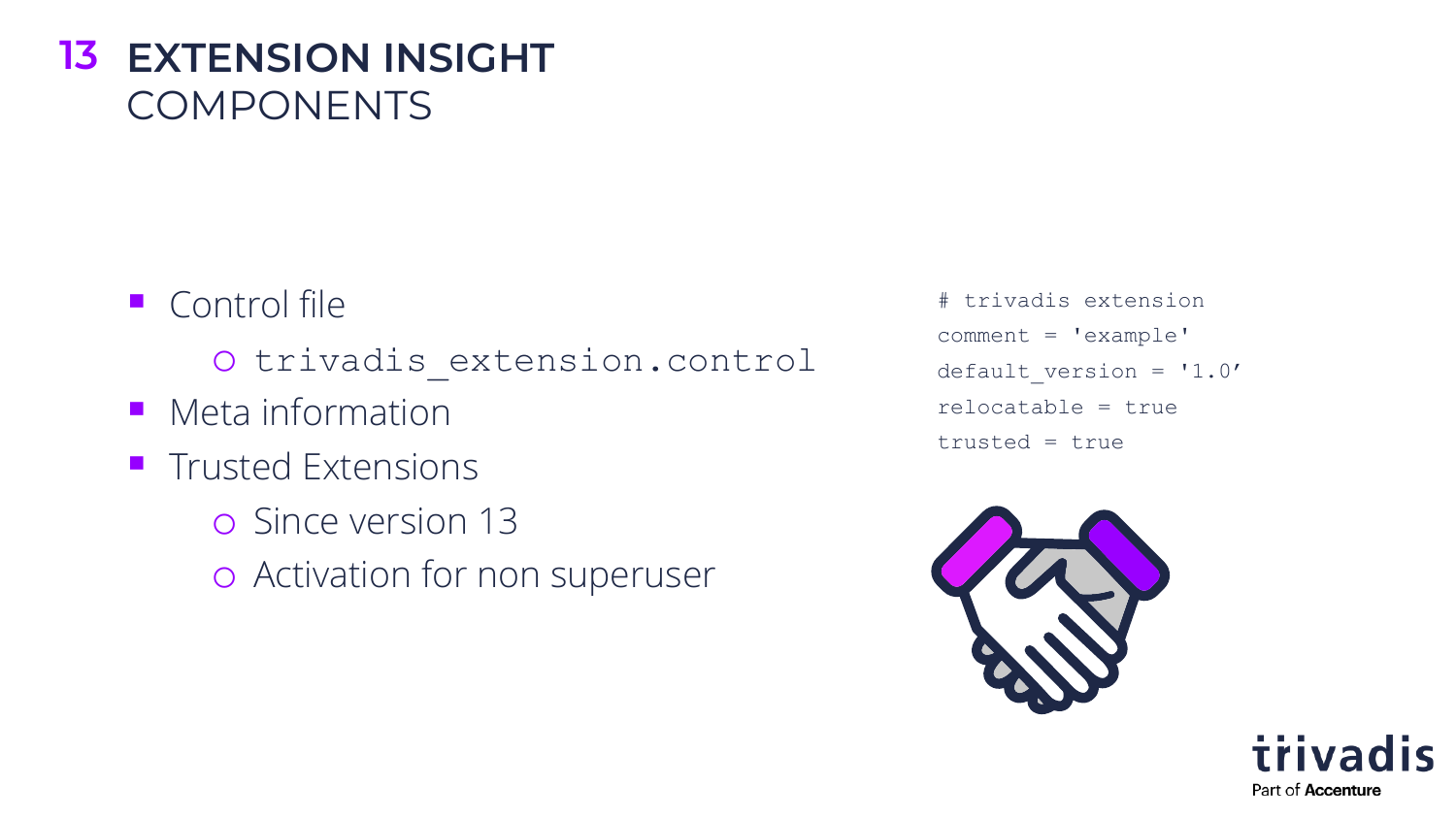#### **14 EXTENSION INSIGHT** COMPONENTS

- SQL Script o trivadis\_extension--1.0.sql
- Some functionality

```
CREATE FUNCTION trivadis extension()
RETURNS text
LANGUAGE plpgsql
 AS $$
    DECLARE
      some text varchar := ' stop war! ';
    BEGIN
    RETURN(some_text);
    END;
$5;
```
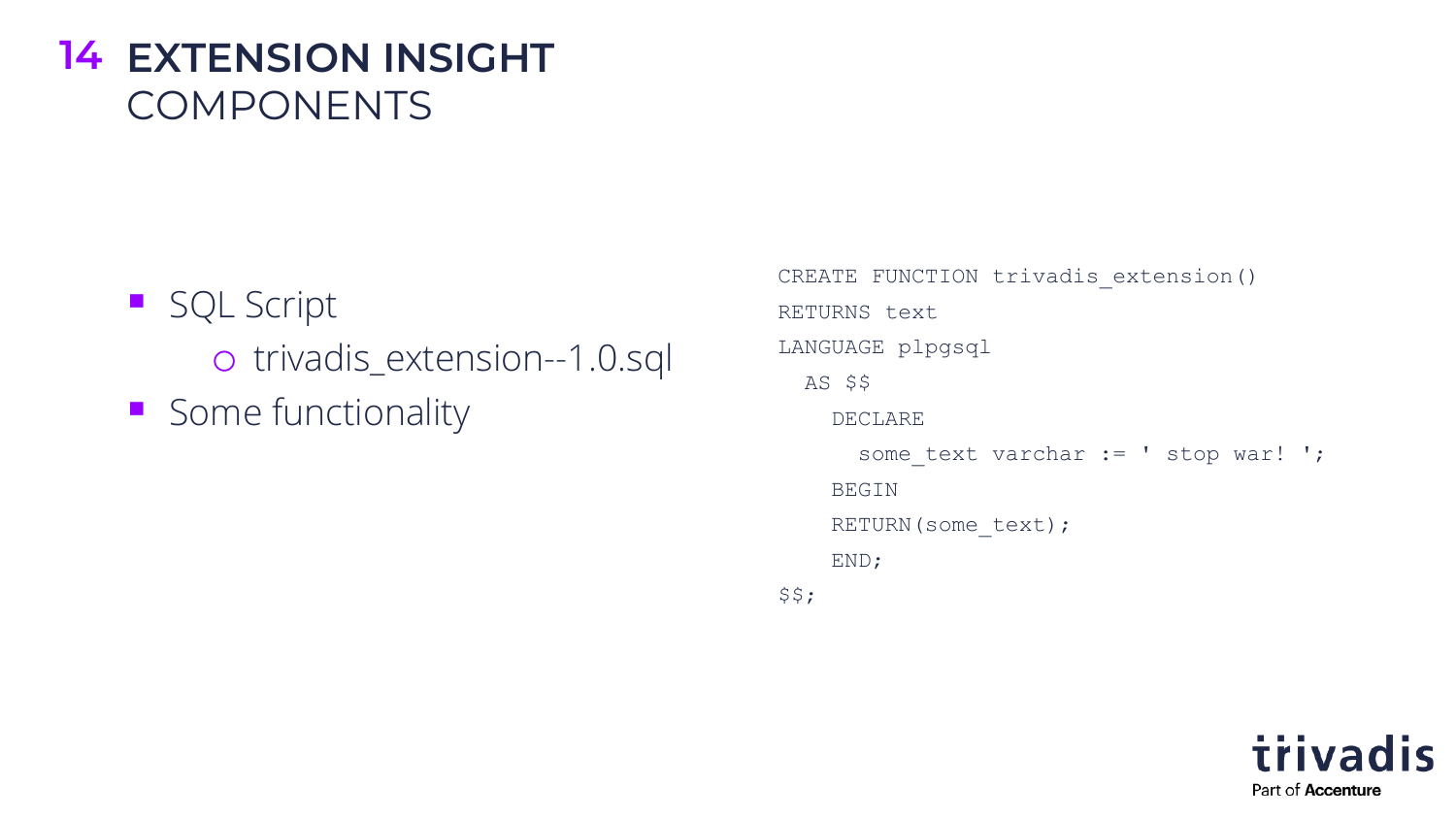

## I'M NOT A DEVELOPER ☺

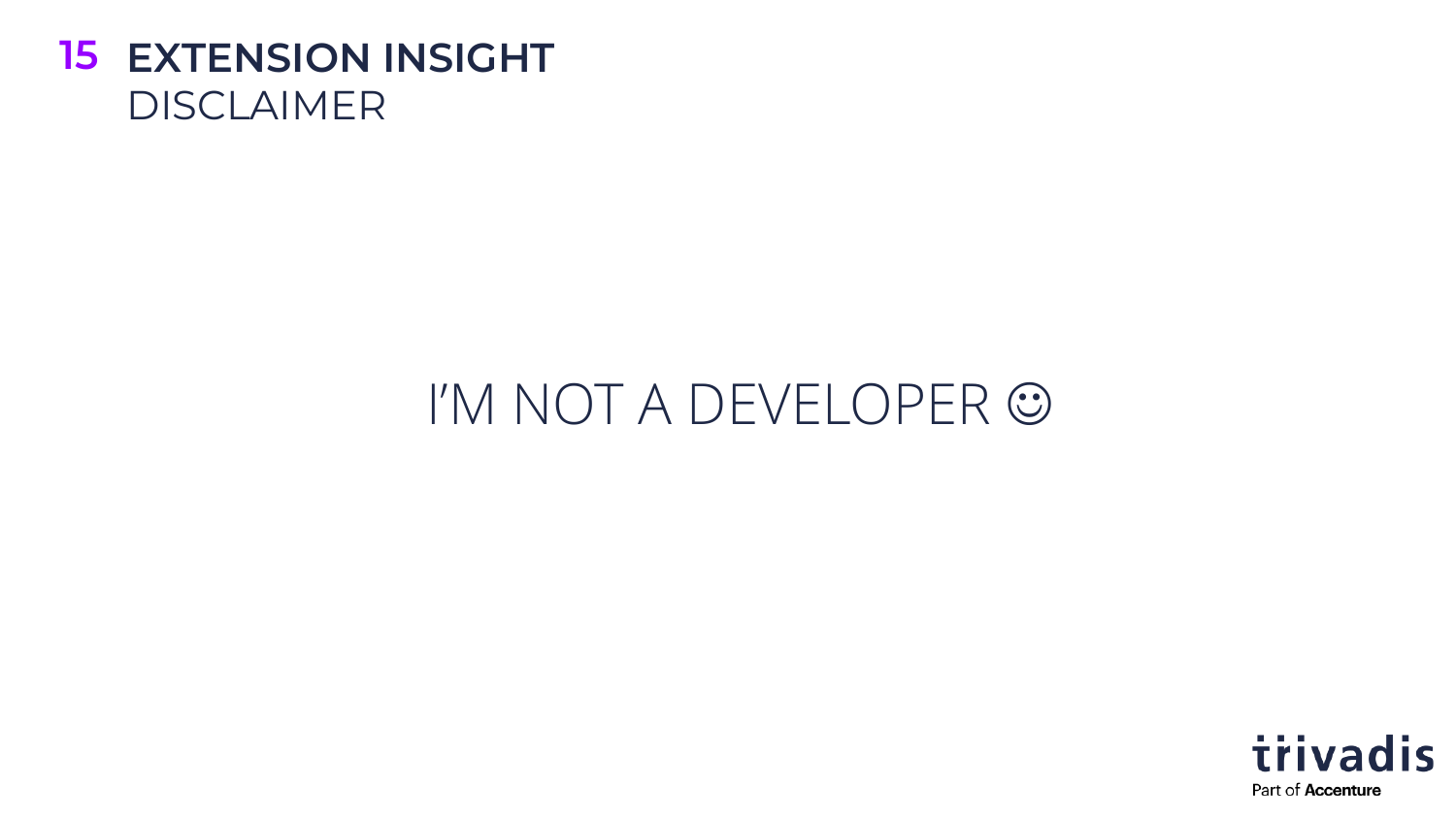#### **16 EXTENSION INSIGHT** COMPONENTS

- **Extension Building Interface** o PGXS
- **·** Install postgresql-devel package
- Using a Makefile

EXTENSION = trivadis\_extension DATA = trivadis extension--1.0.sql

```
PG CONFIG = pg config
PGXS := $(shell $ (PG ~CONFIG) --pgxs)include $(PGXS)
```
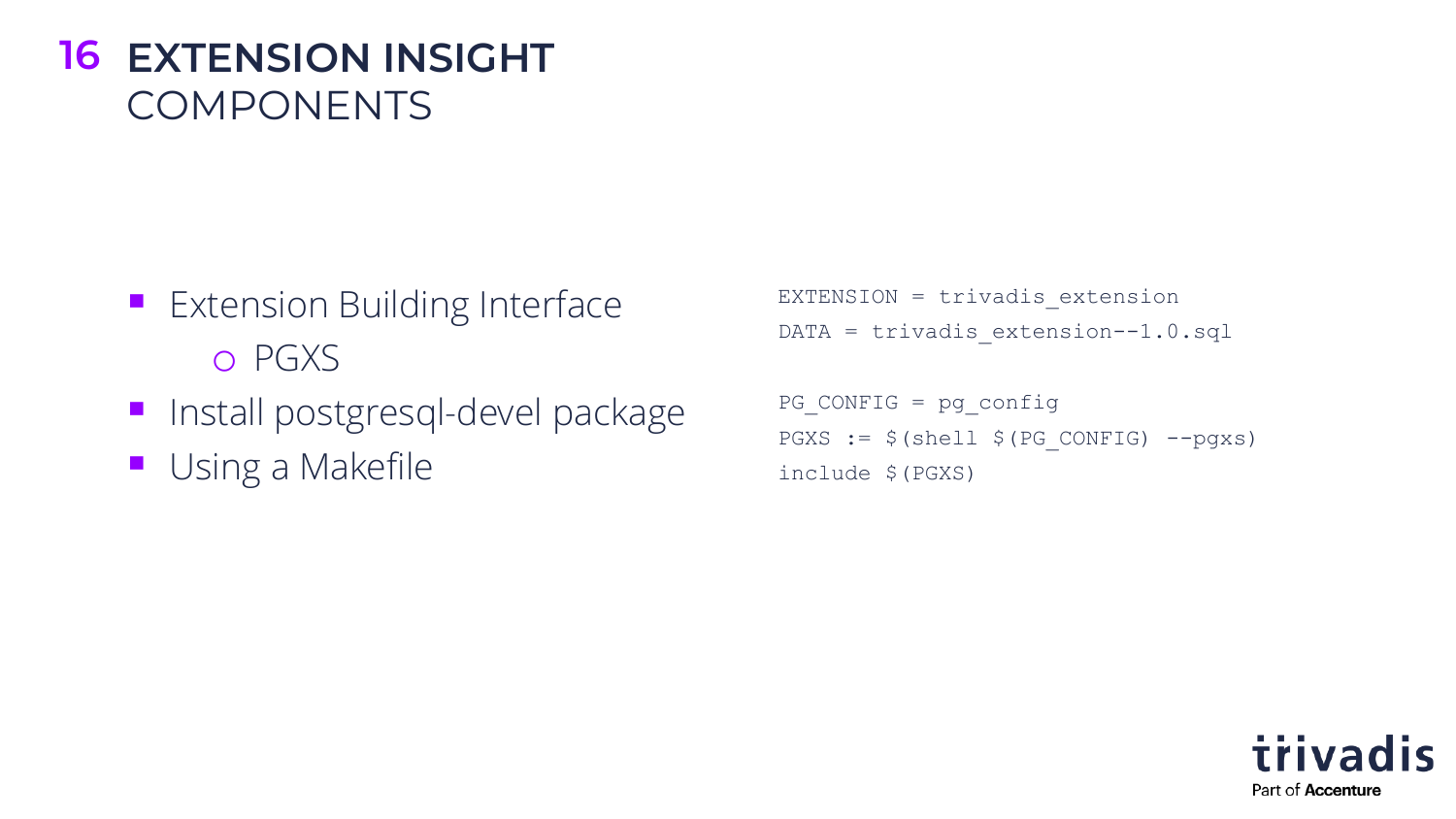#### **17 EXTENSION INSIGHT** IMPI FMFNTATION

- **Inplementation in other languages**
- e.g. C for better performance
- Same file structure, same control file
- Modules entry in makefile

EXTENSION = trivadis\_extension DATA = trivadis extension--1.0.sql **MODULES = trivadis\_extension**  $PG$  CONFIG = pg config  $PGXS := $(shell $ (PG ~CONFIG) --pgxs)$ include \$(PGXS)



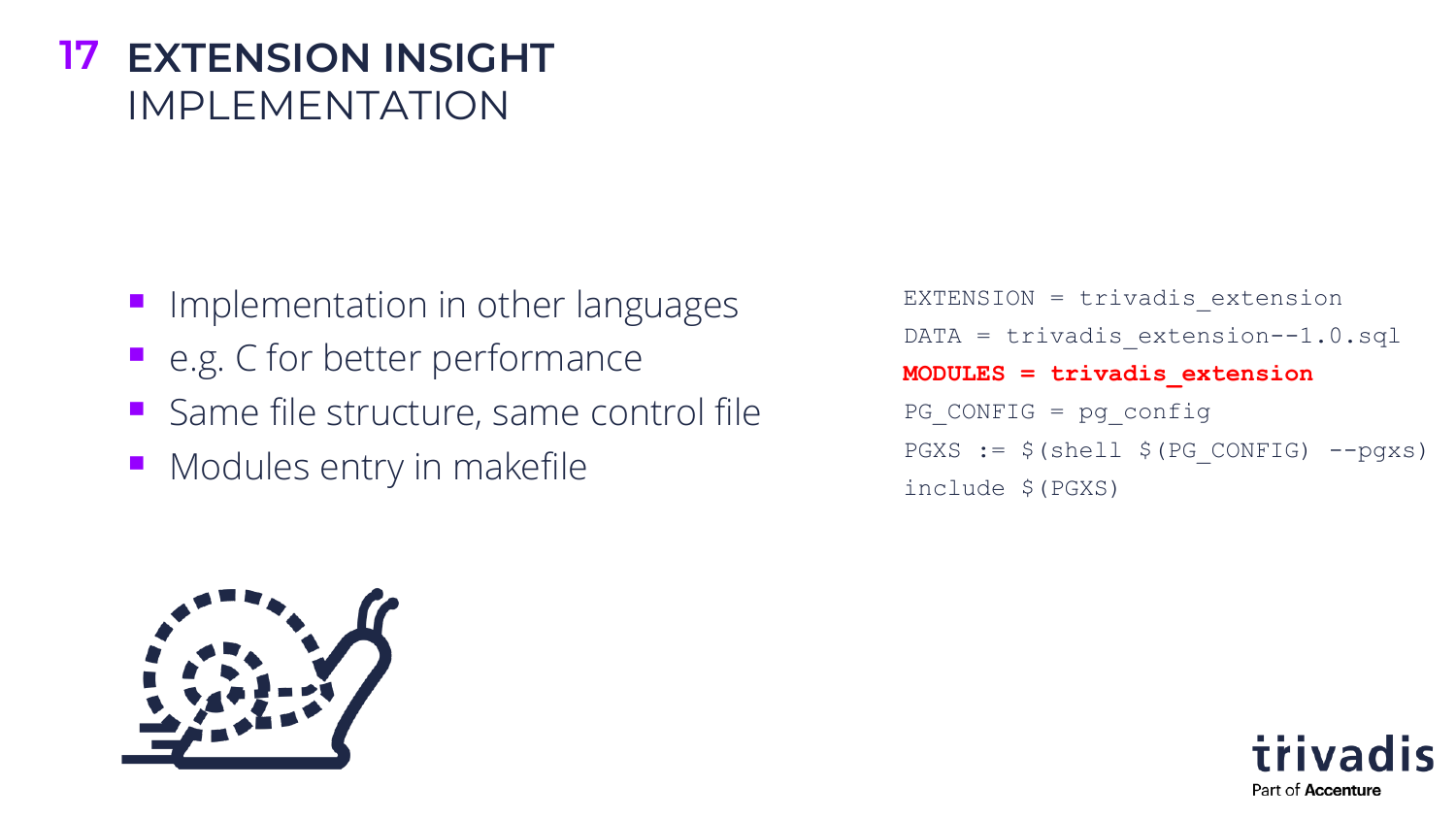#### **18 EXTENSION INSIGHT** IMPLEMENTATION

#include "postgres.h" #include "fmgr.h" #include "utils/builtins.h"

PG MODULE MAGIC;

}

PG\_FUNCTION\_INFO\_V1(trivadis\_extension);

Datum trivadis\_extension(PG\_FUNCTION\_ARGS) { PG\_RETURN\_TEXT\_P(" stop war! ");

■ trivadis\_extension.c ■ trivadis\_extension- -1.0.sql

CREATE FUNCTION trivadis extension() RETURNS text AS '\$libdir/trivadis extension' LANGUAGE C;

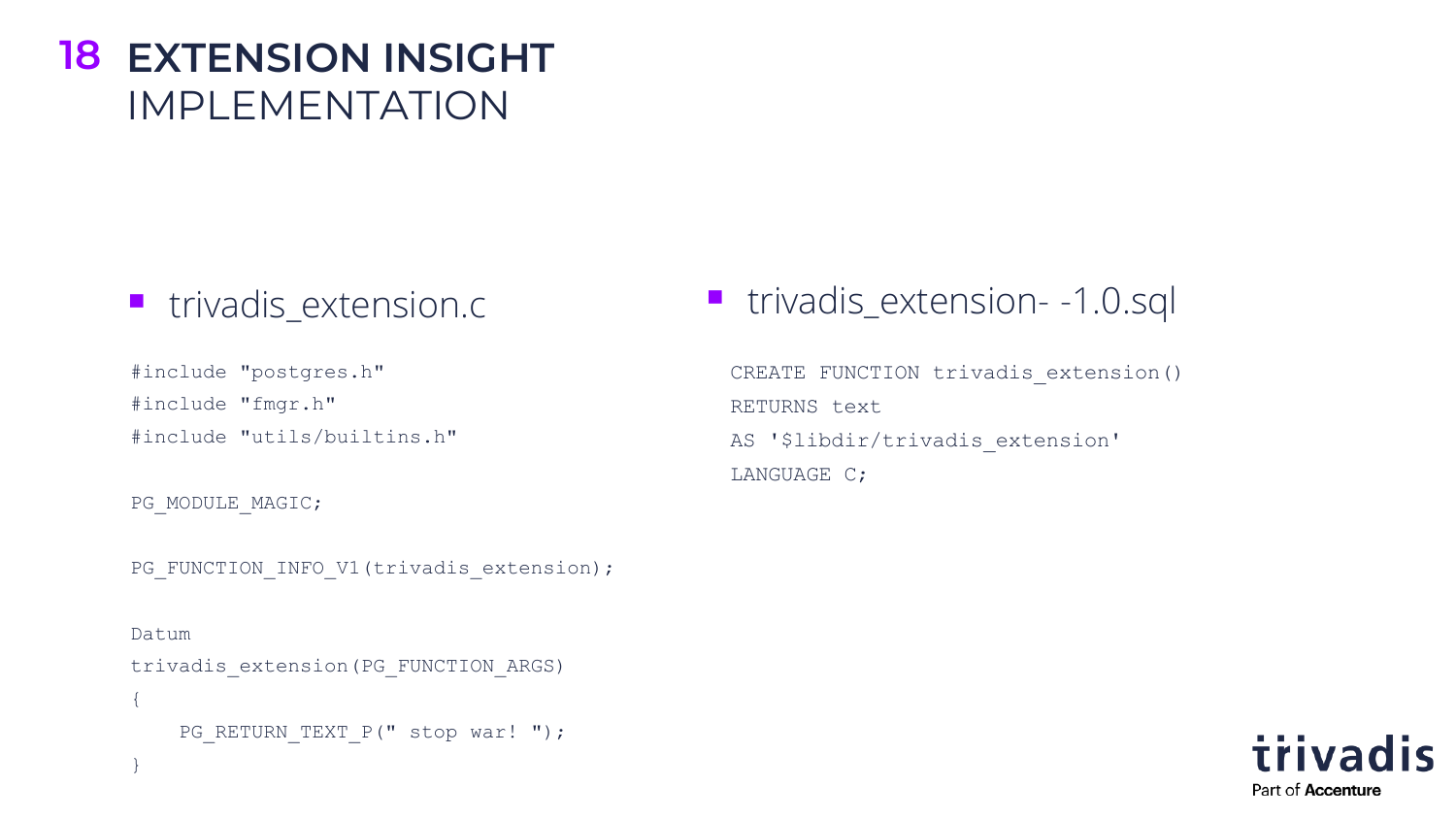#### **19 EXTENSION INSIGHT** IMPLEMENTATION

#### ■ Installation

\$ ls -alh -rw-r--r--. 1 root root 94 Dec 20 12:18 trivadis\_extension--1.0.sql -rw-r--r--. 1 root root 217 Dec 21 16:10 trivadis extension.c -rw-r--r--. 1 root root 67 Dec 21 01:15 trivadis\_extension.control \$ make ... \$ make install \$ psql ... postgres=# create extension trivadis\_extension; CREATE

> trivadis Part of **Accenture**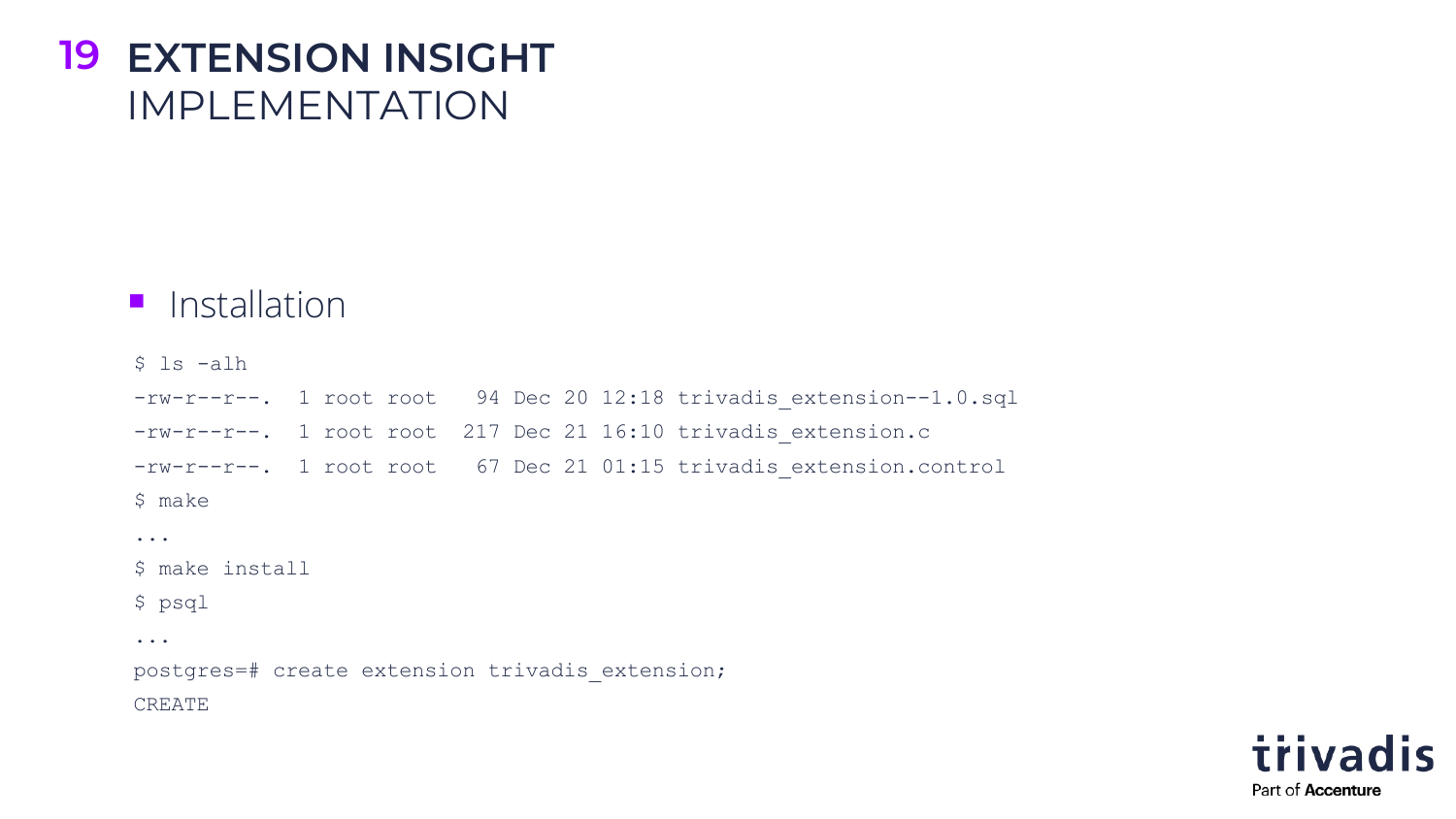## **Extension sources**

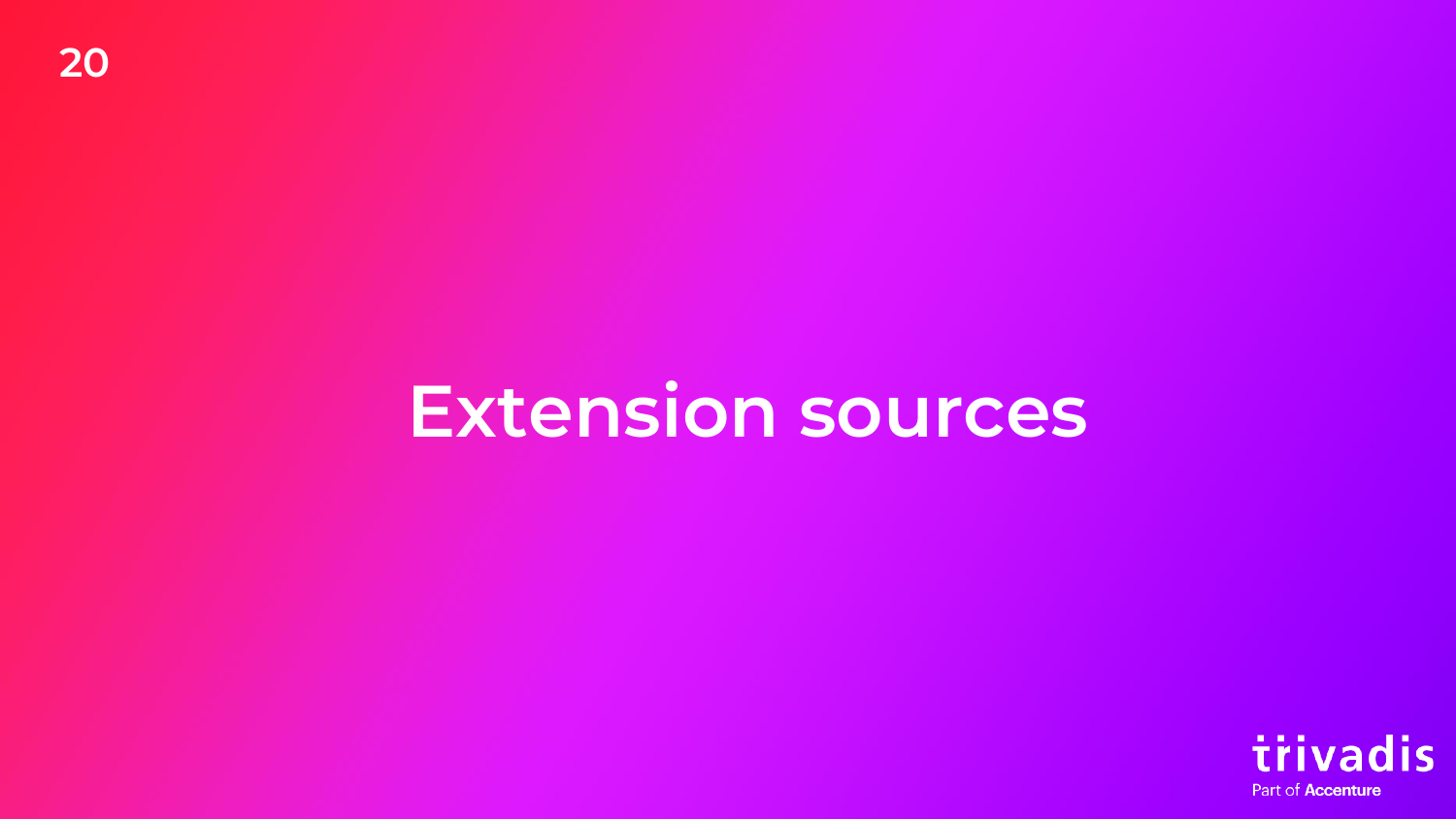#### **EXTENSION SOURCES 21** FIND THE EXTENSIONS

- Don't reinvent the wheel
- Several sources
	- o Contrib package
	- o PostgreSQL Extension Network (PGXN)
	- o Everywhere else…google, git, …



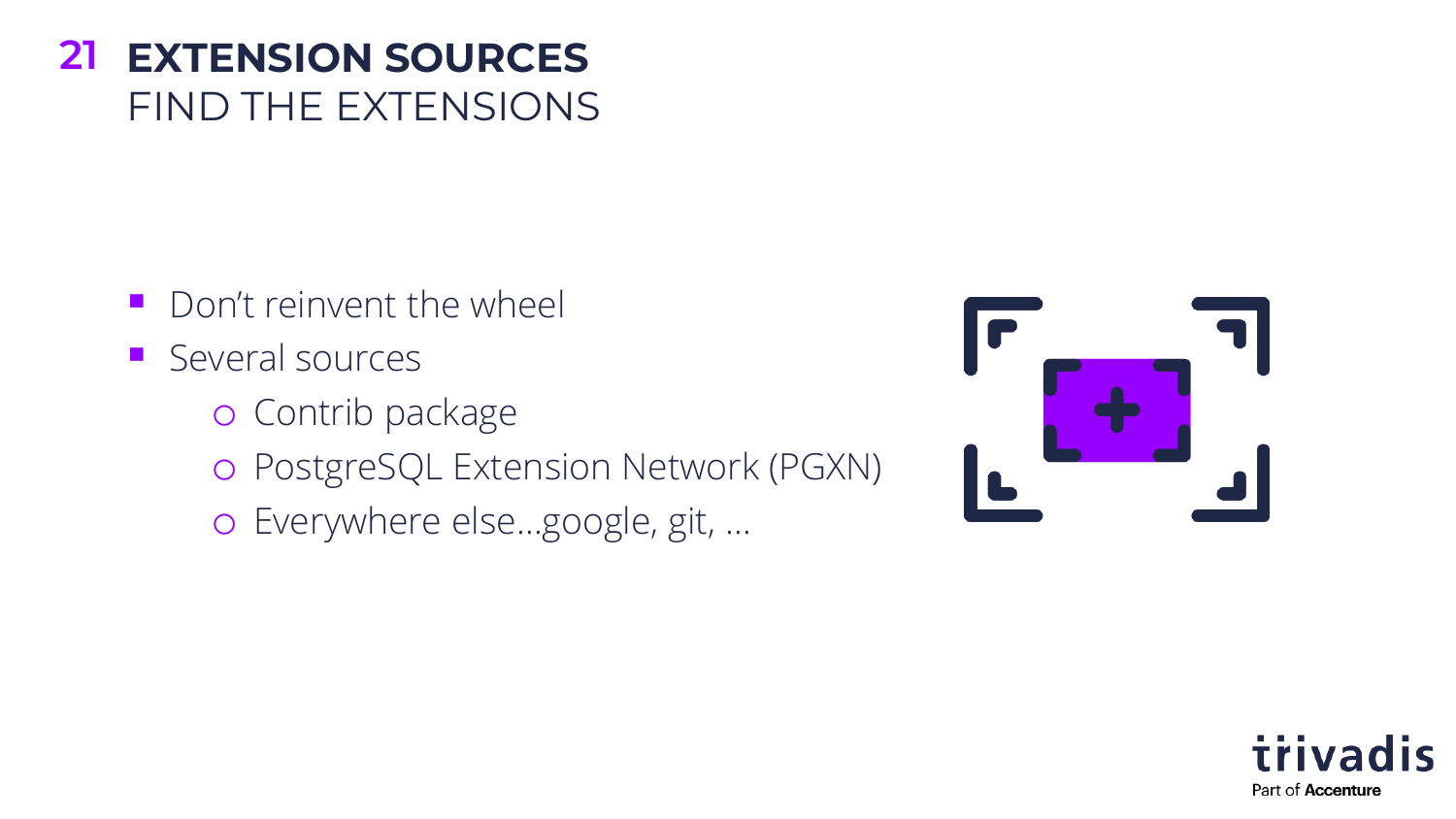#### **EXTENSION SOURCES 22** CONTRIB

- **Official community maintained set of extensions**
- Same repository like official PostgreSQL packages
- Around 49 included extensions

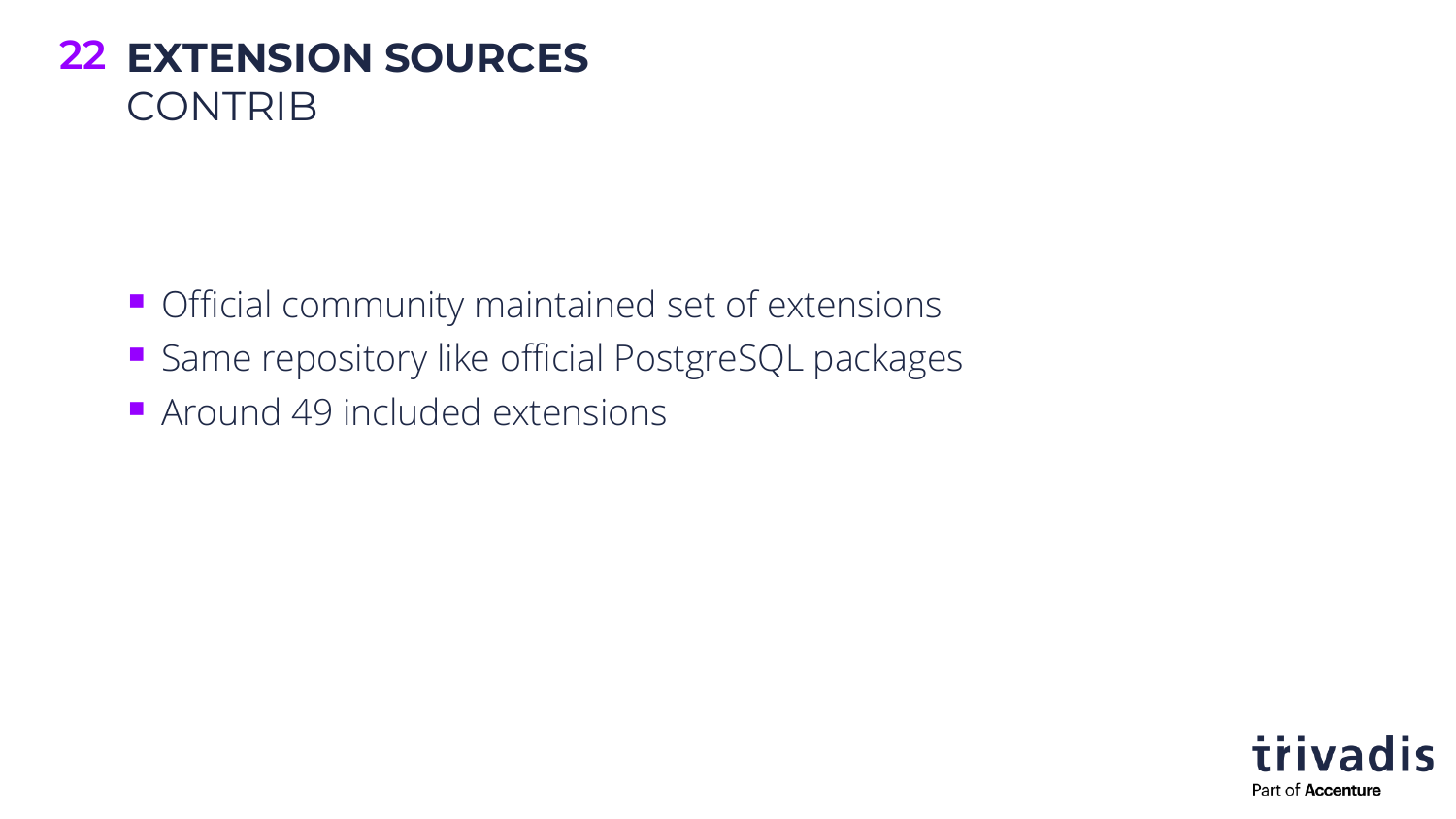#### **EXTENSION SOURCES 23** PGXN

- PostgreSQL Extension Network (PGXN)
- <https://pgxn.org/>
- Over 330 extensions
- Additional tools for building and testing extension
- **PGXN client to manage extension installations**

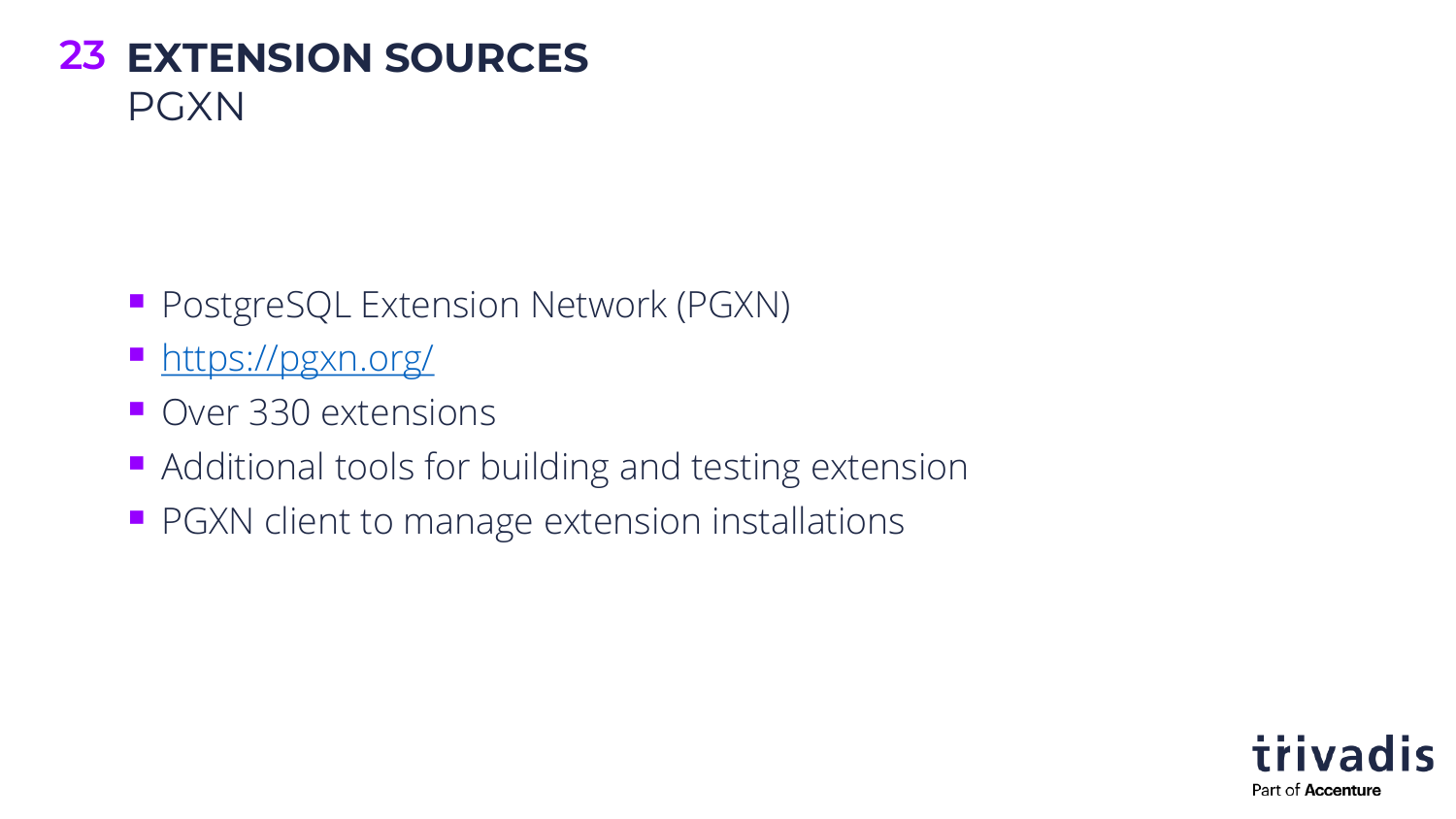#### **EXTENSION SOURCES 24** INSTALLATION

- With package manager (Repositories, rpm, deb, etc.)
- Self-compiling of source code
- For Windows User
	- o Only self compiling or
	- o Stack Builder (by EDB)

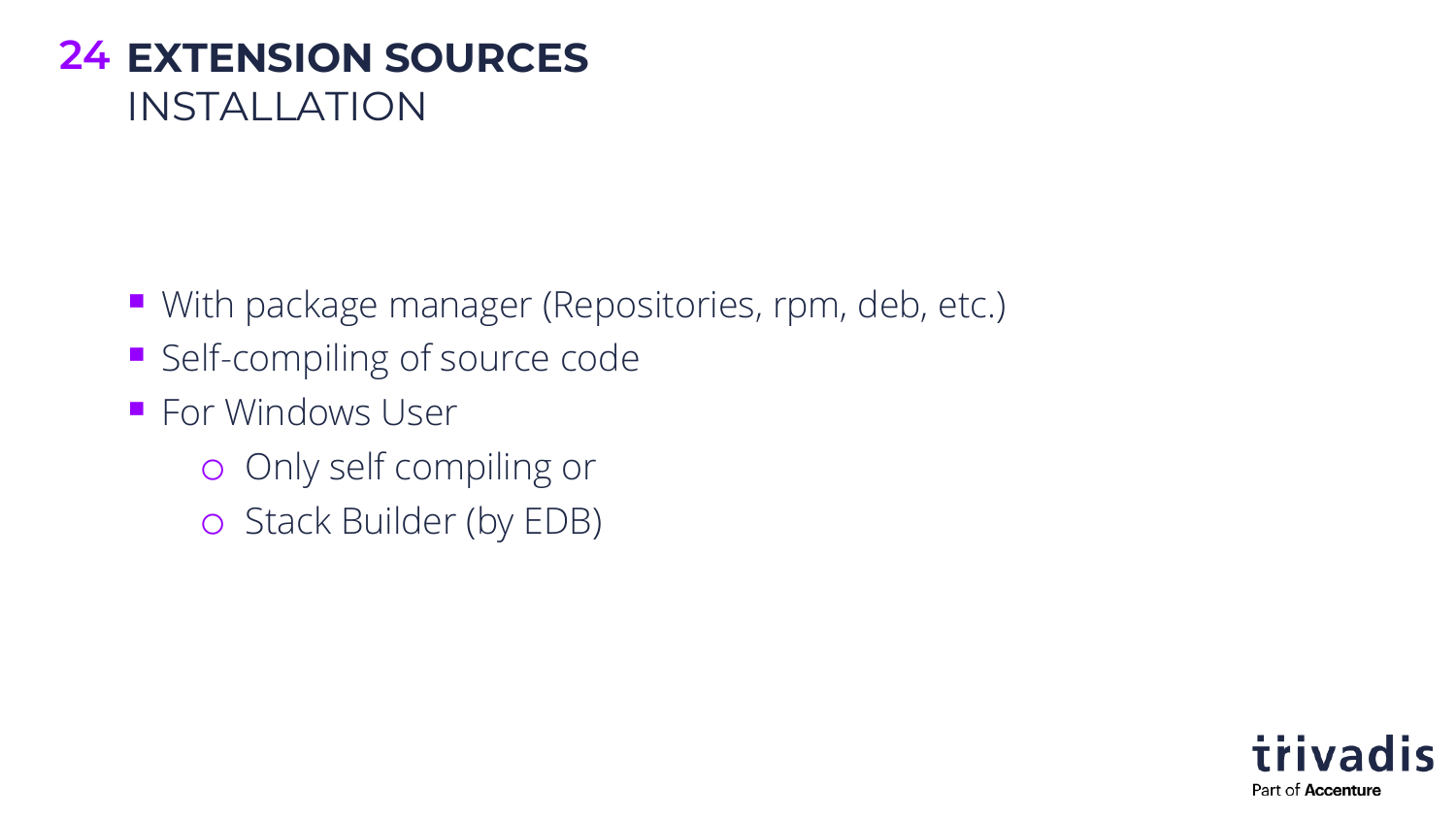#### **EXTENSION SOURCES 25** WHAT'S ABOUT CLOUD?



- **■** With IaaS no issue, of course  $\odot$
- **Extensions available for DBaaS** 
	- o Depending on the offer of the cloud vendor
	- o At least for Azure, AWS and Google a good selection
- Mostly extensions out of contrib

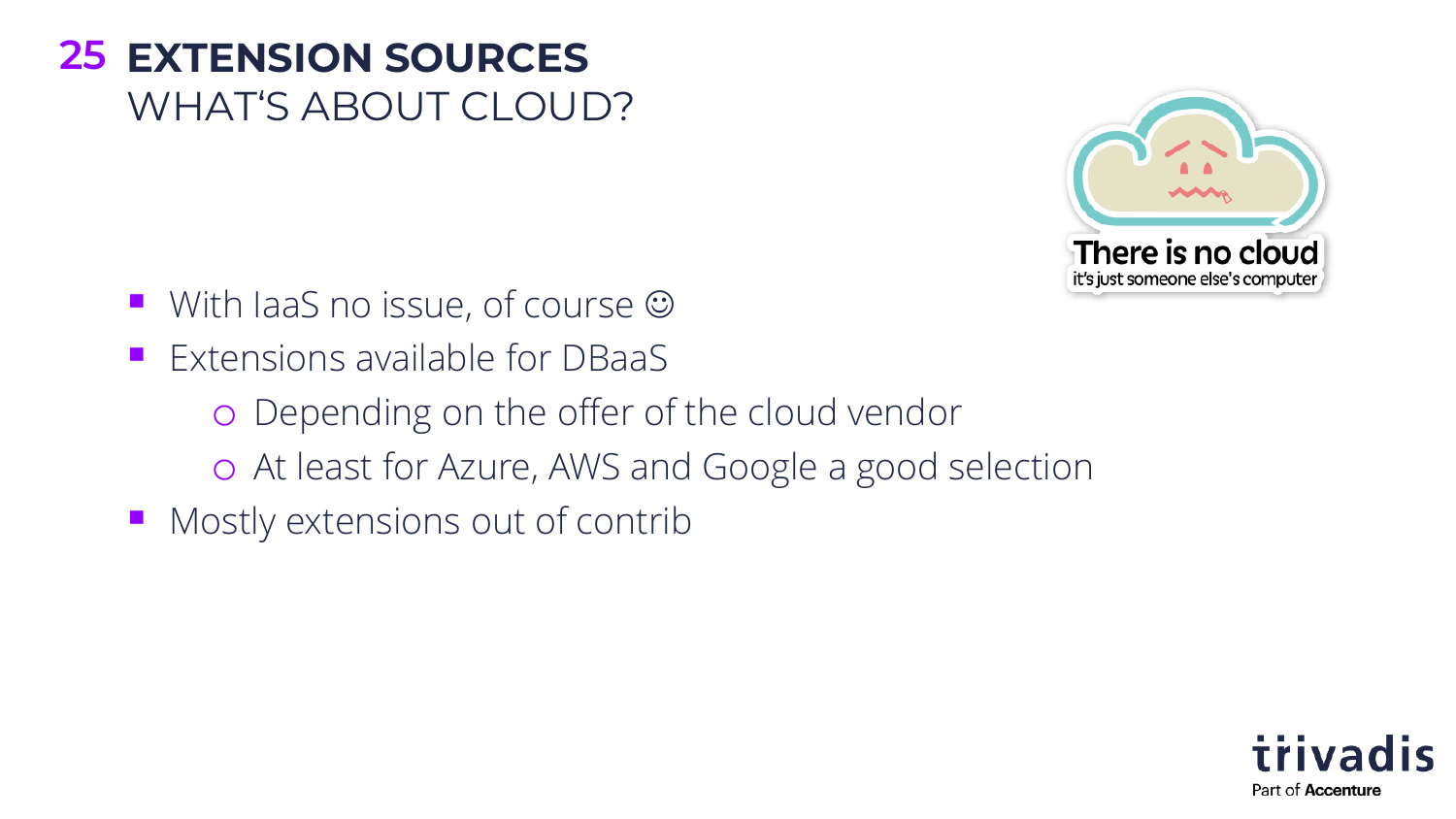## **Extension handling**

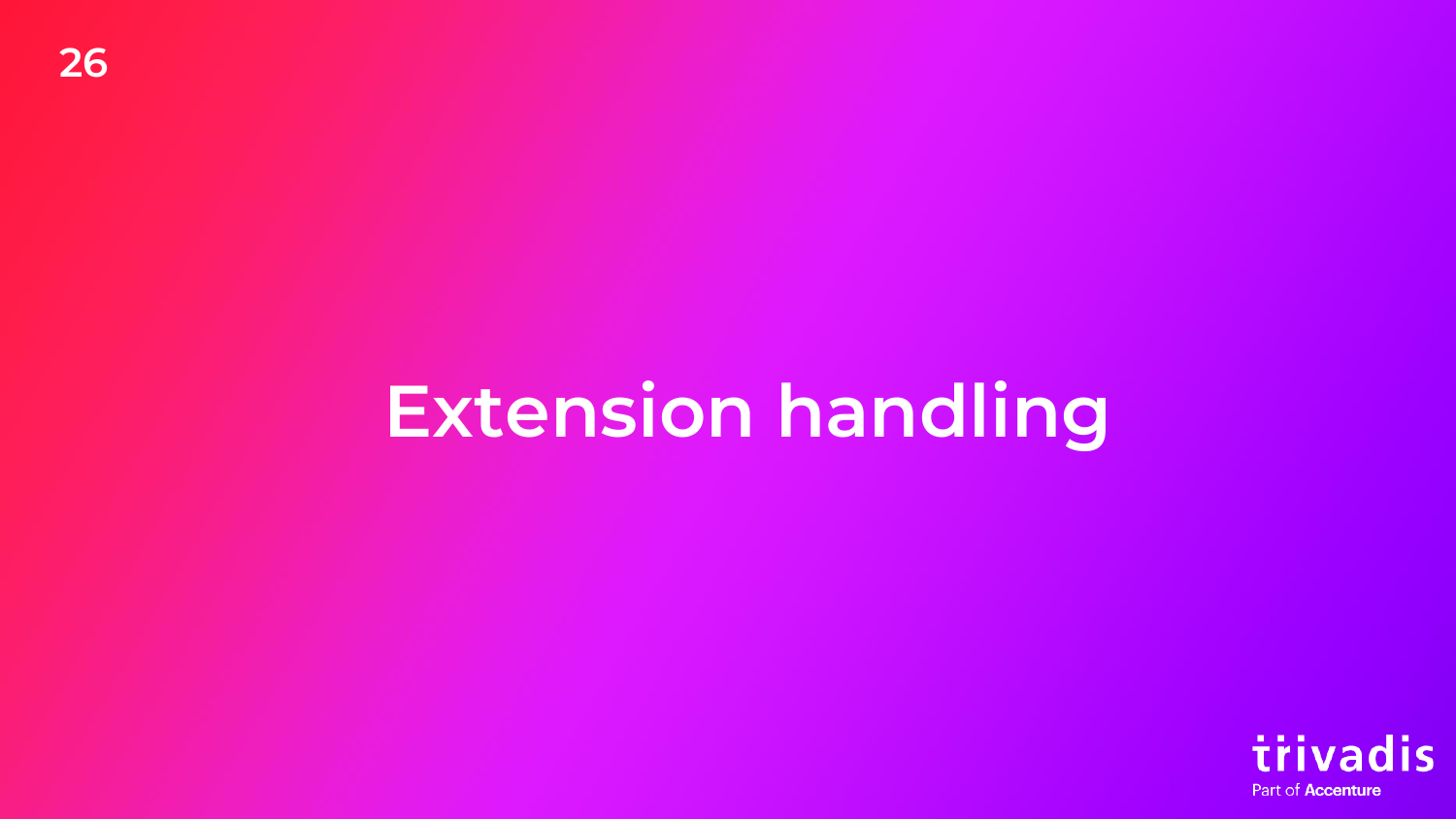#### **EXTENSION HANDLING 27** MANAGING EXTENSIONS

- $\blacksquare$  Extension has to be installed
- **E** Simple activation/deactivation of extension per database CREATE EXTENSION <extension name>; DROP EXTENSION <extension name> CASCADE;
- Configuration in postgresql.conf
	- o shared\_preload\_libraries (sometimes)
	- o Optional parameters per extension

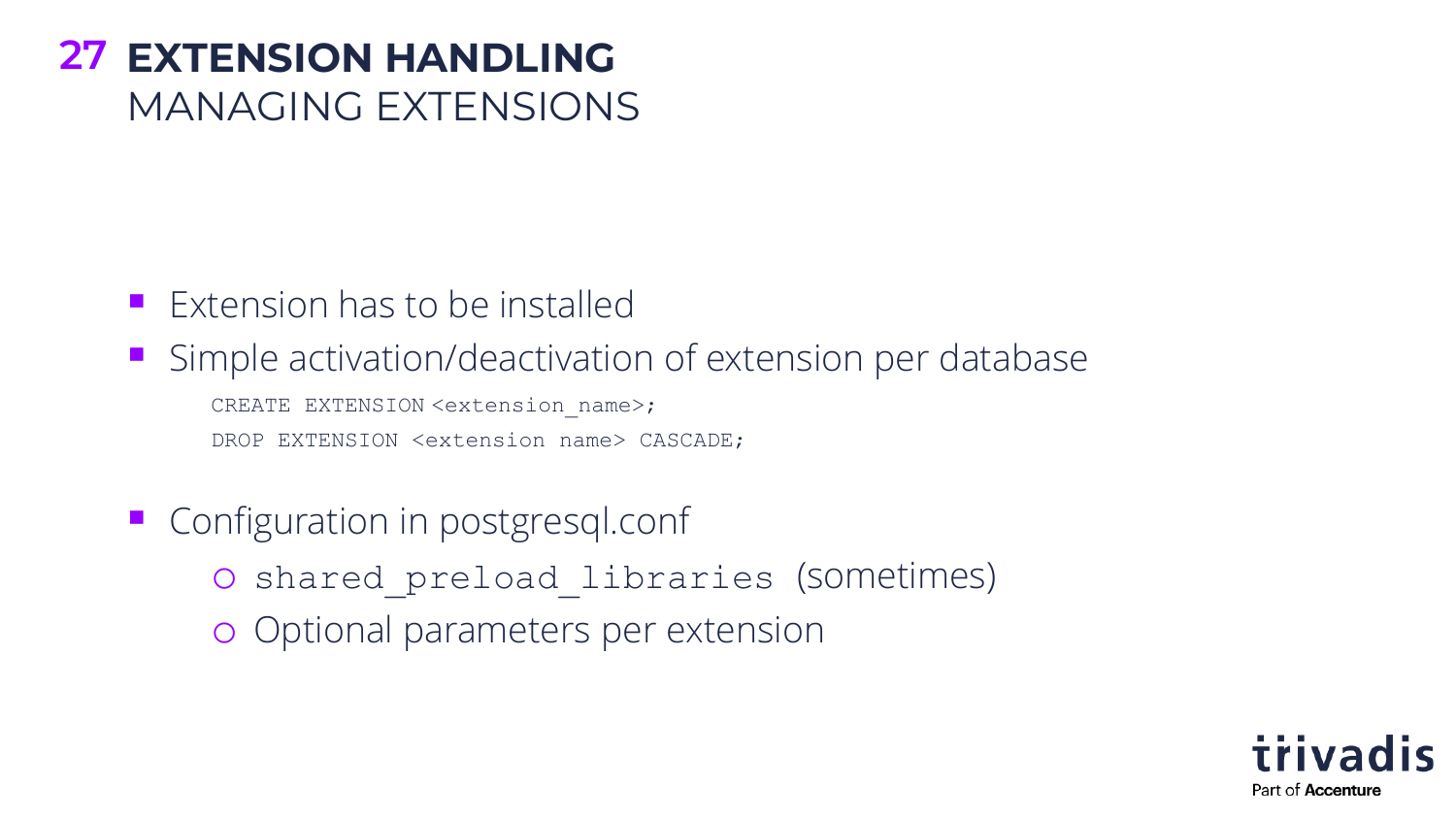#### **EXTENSION HANDLING 28** MANAGING EXTENSIONS

#### ■ Modifying an extension (example) ALTER EXTENSION <extension name> ADD VIEW <schema name.view name>;

#### **Updating an extension**

ALTER EXTENSION <extension name> UPDATE TO <new version>;

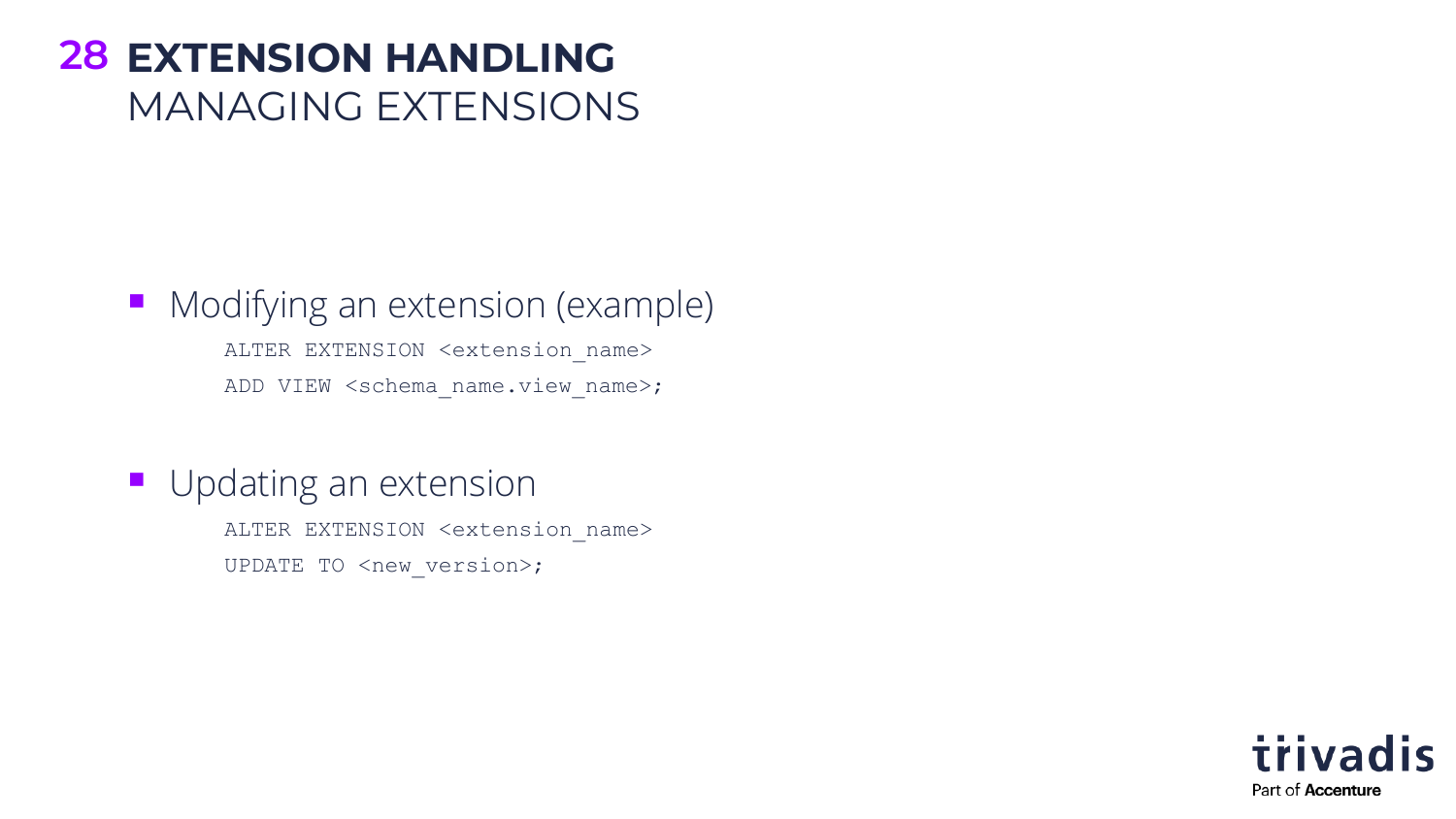#### **EXTENSION HANDLING 29** MANAGING EXTENSIONS

■ Check for installed extensions

[local]:5432 postgres@postgres=# \dx

List of installed extensions

Name | Version | Schema | Description ---------+---------+------------+----------------------------- plpgsql | 1.0 | pg\_catalog | PL/pgSQL procedural language

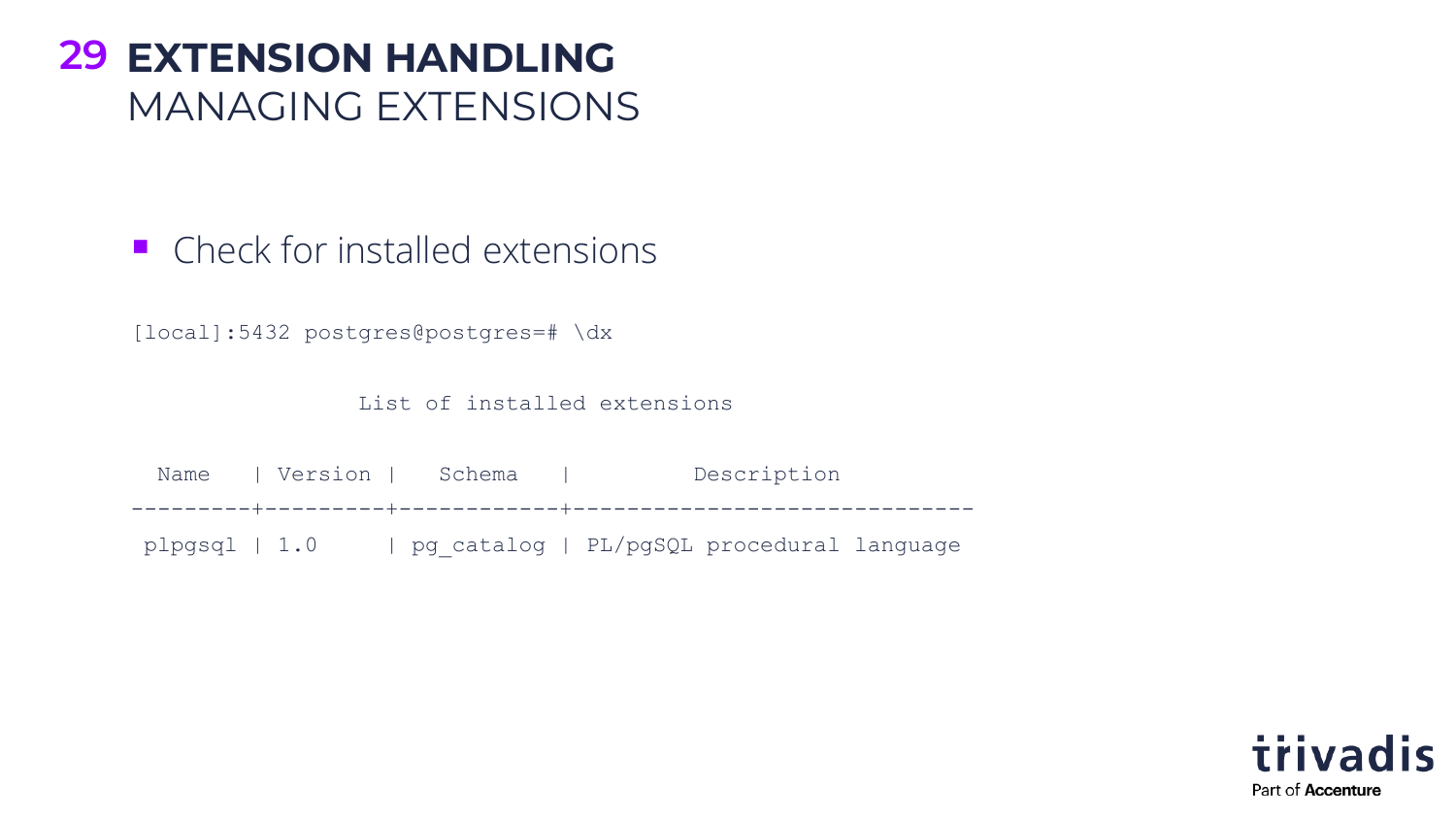#### **EXTENSION HANDLING 30** MANAGING EXTENSIONS

■ Check for already installed and available extension

[local]:5432 postgres@postgres=# select \* from pg\_available\_extensions;

| name                             |                              | default version   installed version | comment                                                                 |
|----------------------------------|------------------------------|-------------------------------------|-------------------------------------------------------------------------|
| plpgsql<br>adminpack             | 1.0<br>2.1                   | 1.0                                 | PL/pgSQL procedural language<br>administrative functions for PostgreSQL |
| $\cdots$<br>pg qualstats<br>powa | $\vert 2.0.2 \vert$<br>4.1.2 |                                     | An extension collecting statistics<br>PostgreSQL Workload Analyser-core |

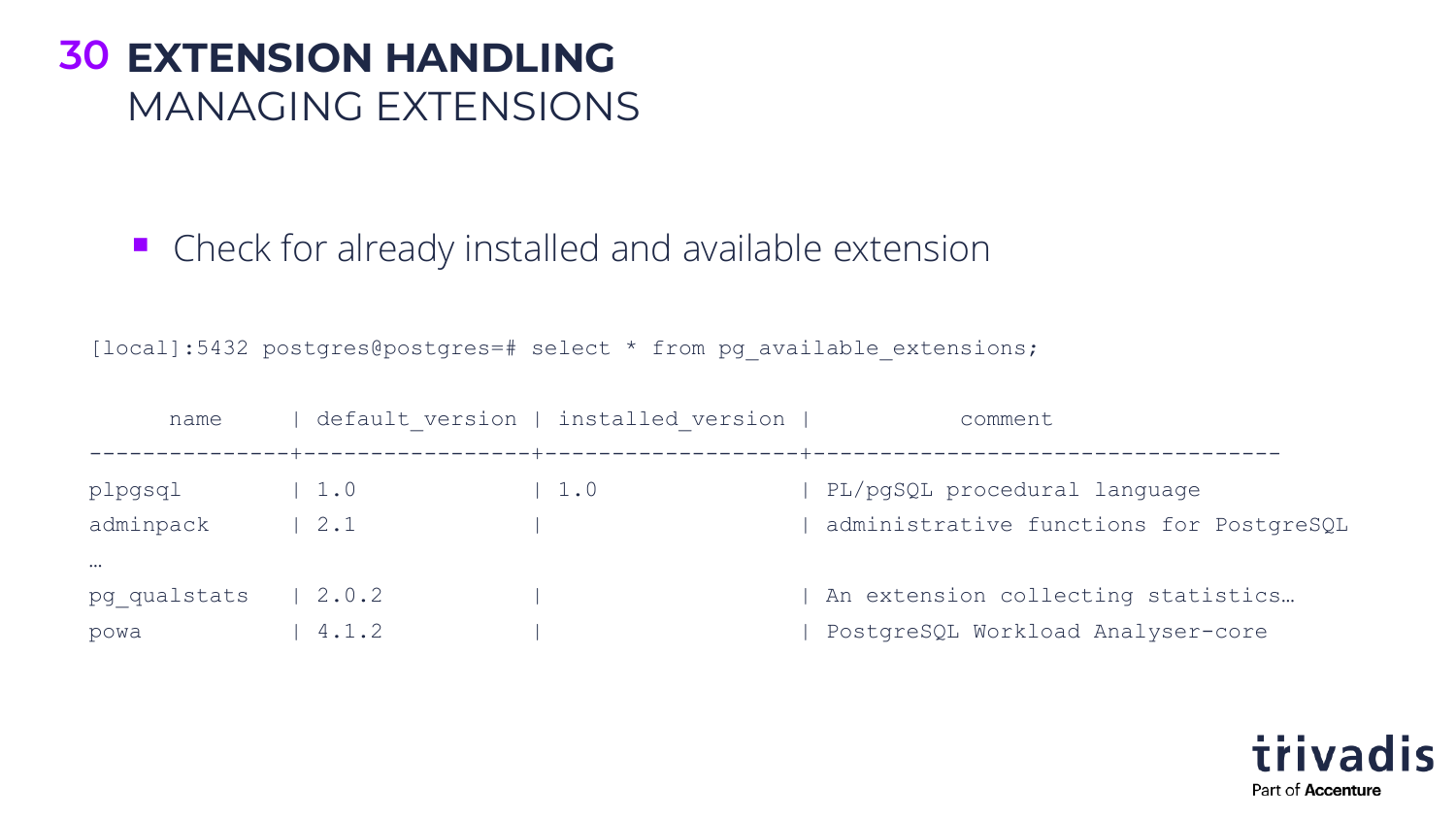## **Cool Extension examples**

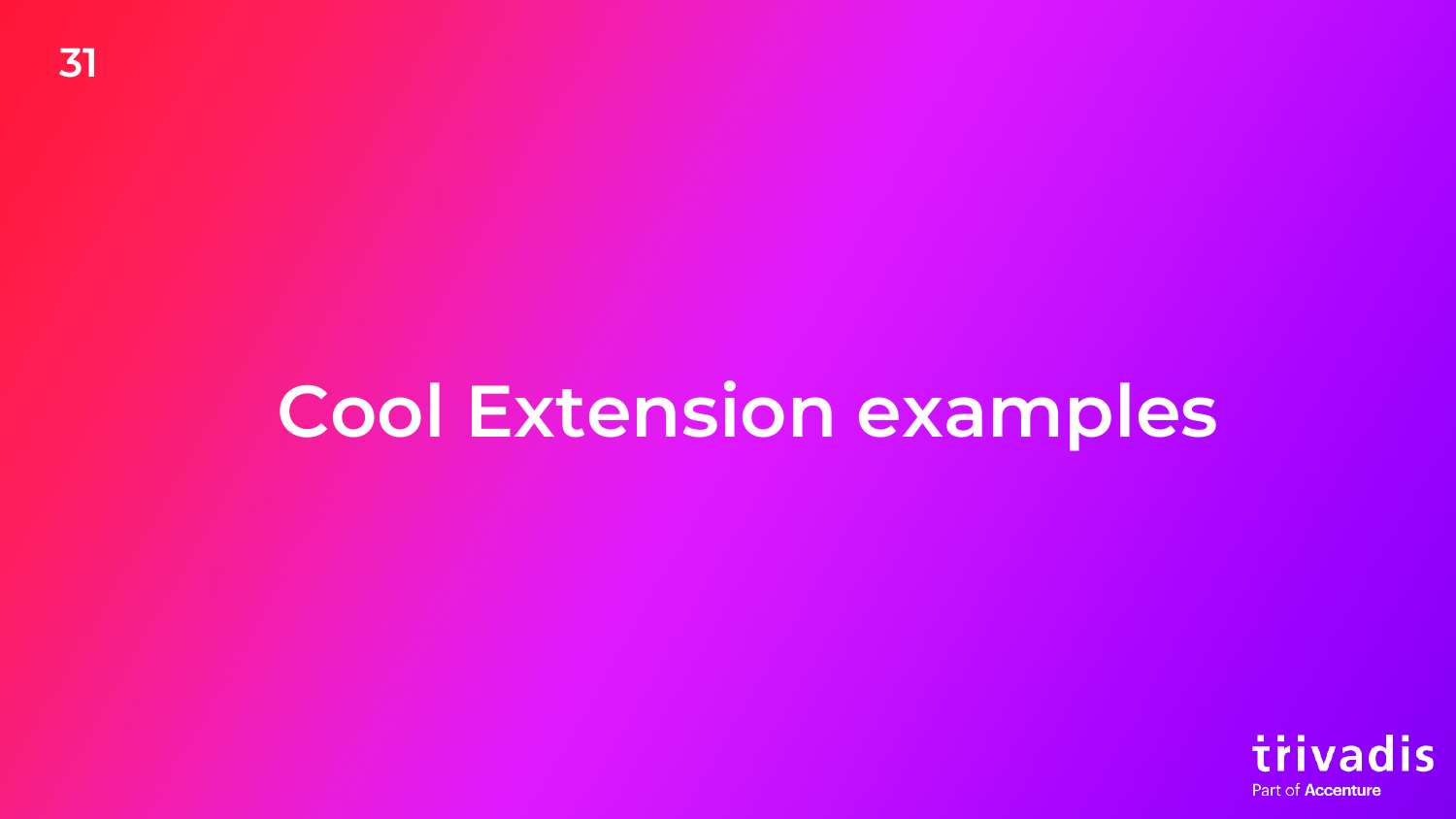#### **32 COOL EXTENSION EXAMPLES** ESSENTIAL EXAMPLES

#### ■ Plpgsql

o Procedural SQL functions (like pl/sql at Oracle DB)

o Alternative languages available as extensions

- Foreign Data Wrappers
	- o "Database Links"
	- o Postgres\_fdw and file\_fdw in contrib
	- o Many others (including oracle)

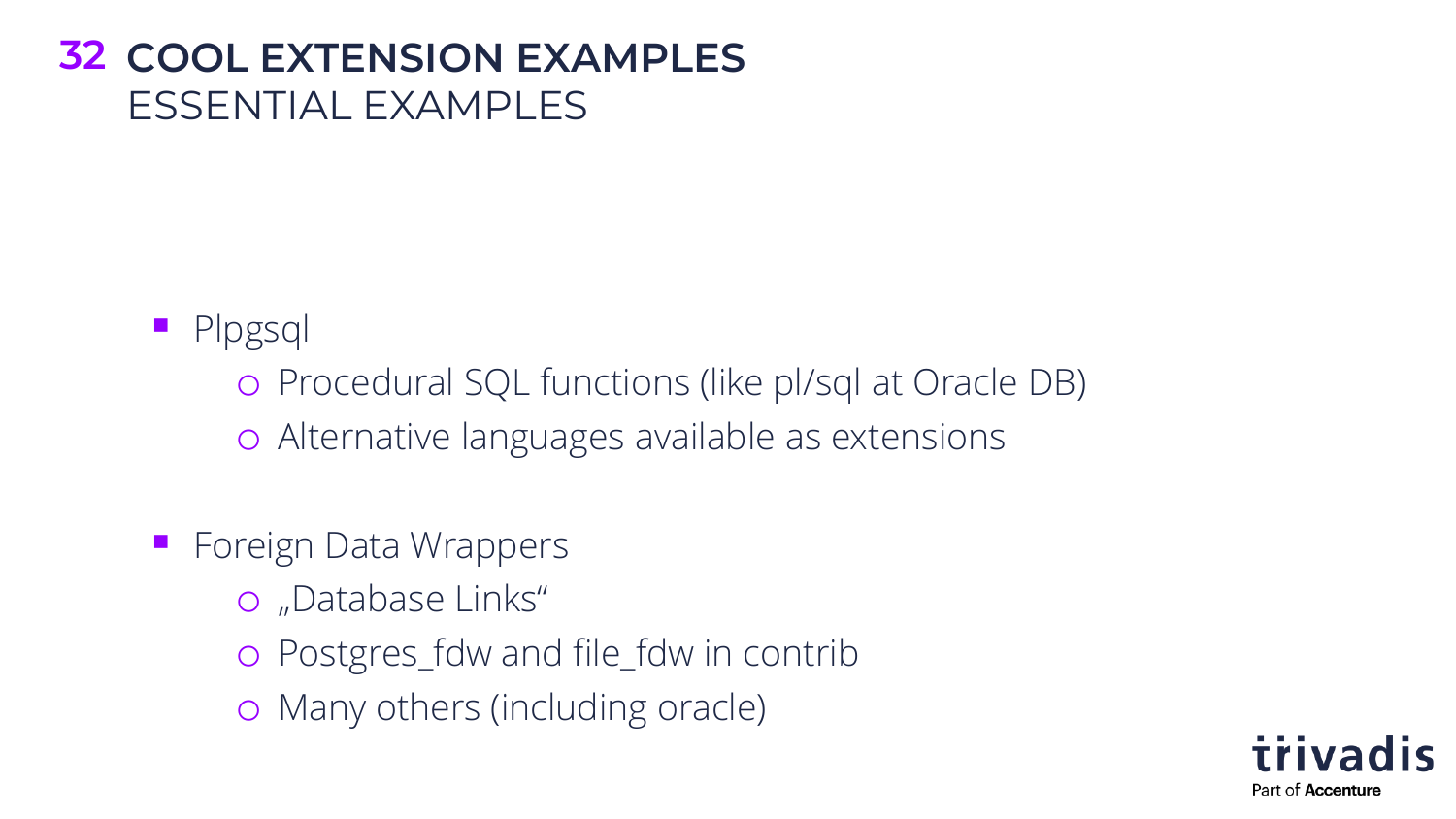#### **33 COOL EXTENSION EXAMPLES** ESSENTIAL EXAMPLES

■ pg\_stat\_statements

o Long term SQL query performance statistics

**P** pg\_wait\_sampling

o Long term WAIT\_EVENT statistics

■ pg\_profile

o Snapshot based performance reports

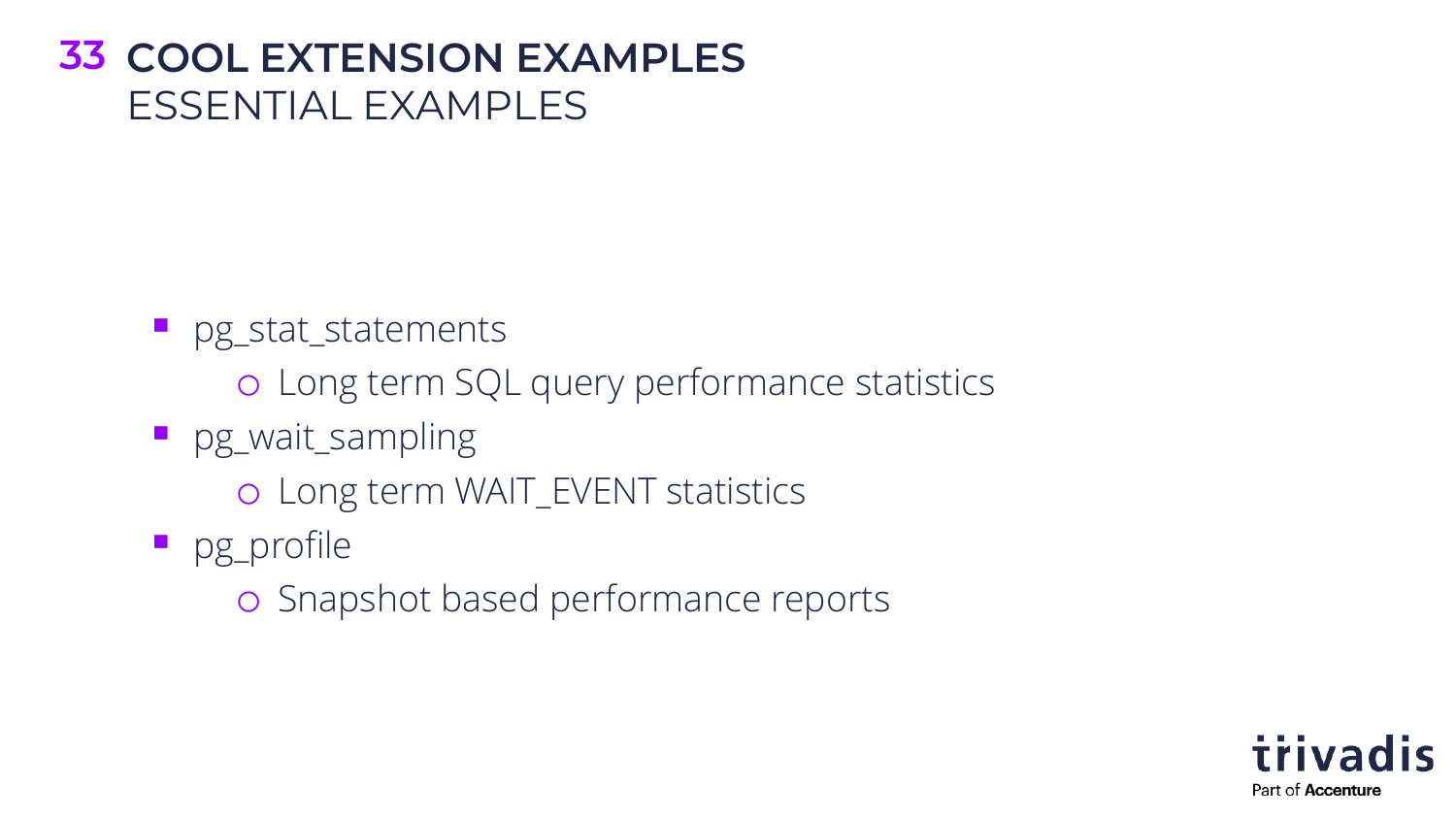#### **34 COOL EXTENSION EXAMPLES** FAMOUS EXAMPLES

■ postGIS

o Support for spatial and geographical objects

**P** pgcrypto

o Cryptographicyl functions

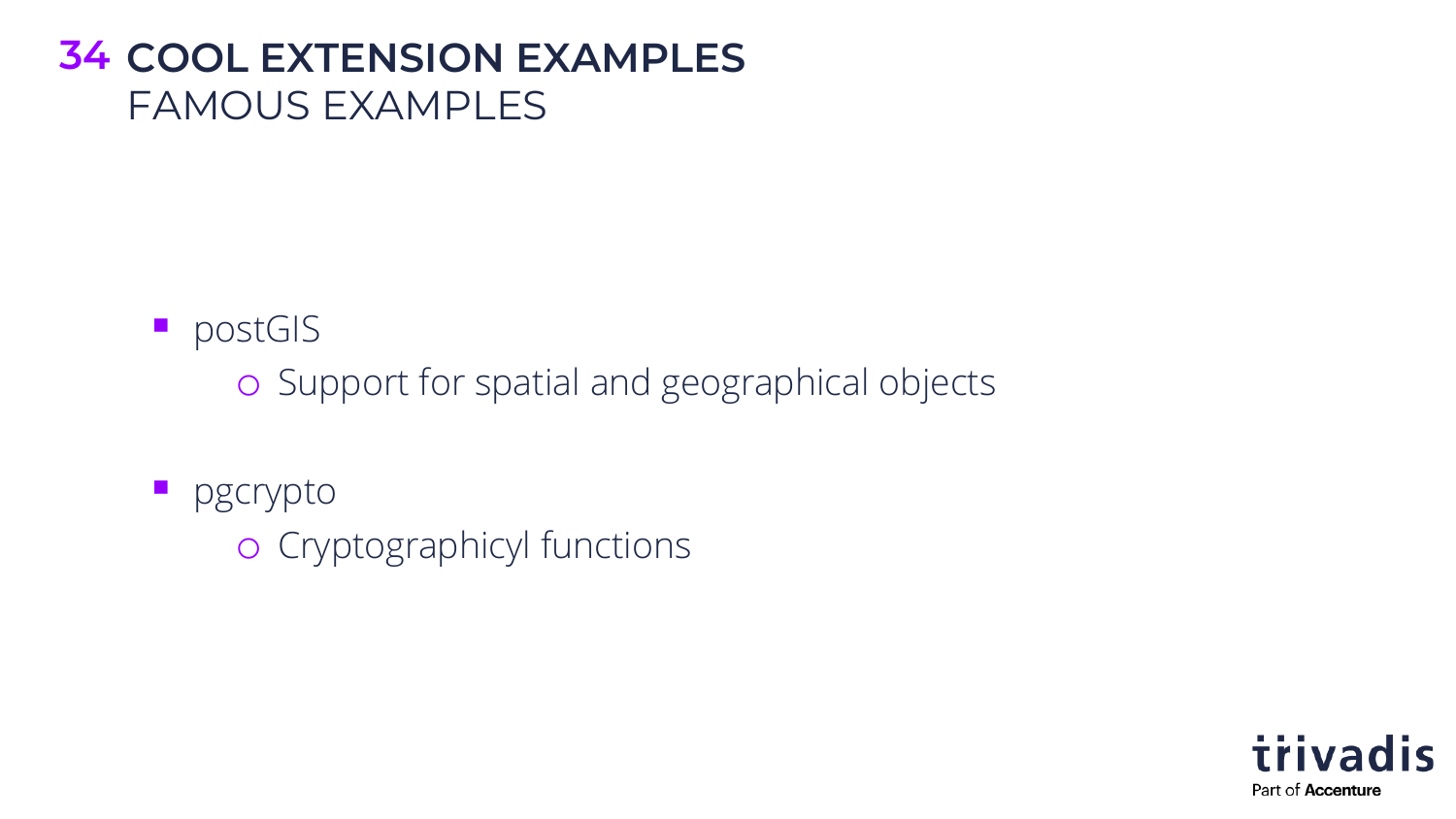#### **35 COOL EXTENSION EXAMPLES** SPECIAL EXAMPLES

■ hstore

o Key/value datatype

- cstore\_fdw
	- o Column store implementation
	- o Now part of Citus extension for distributed database

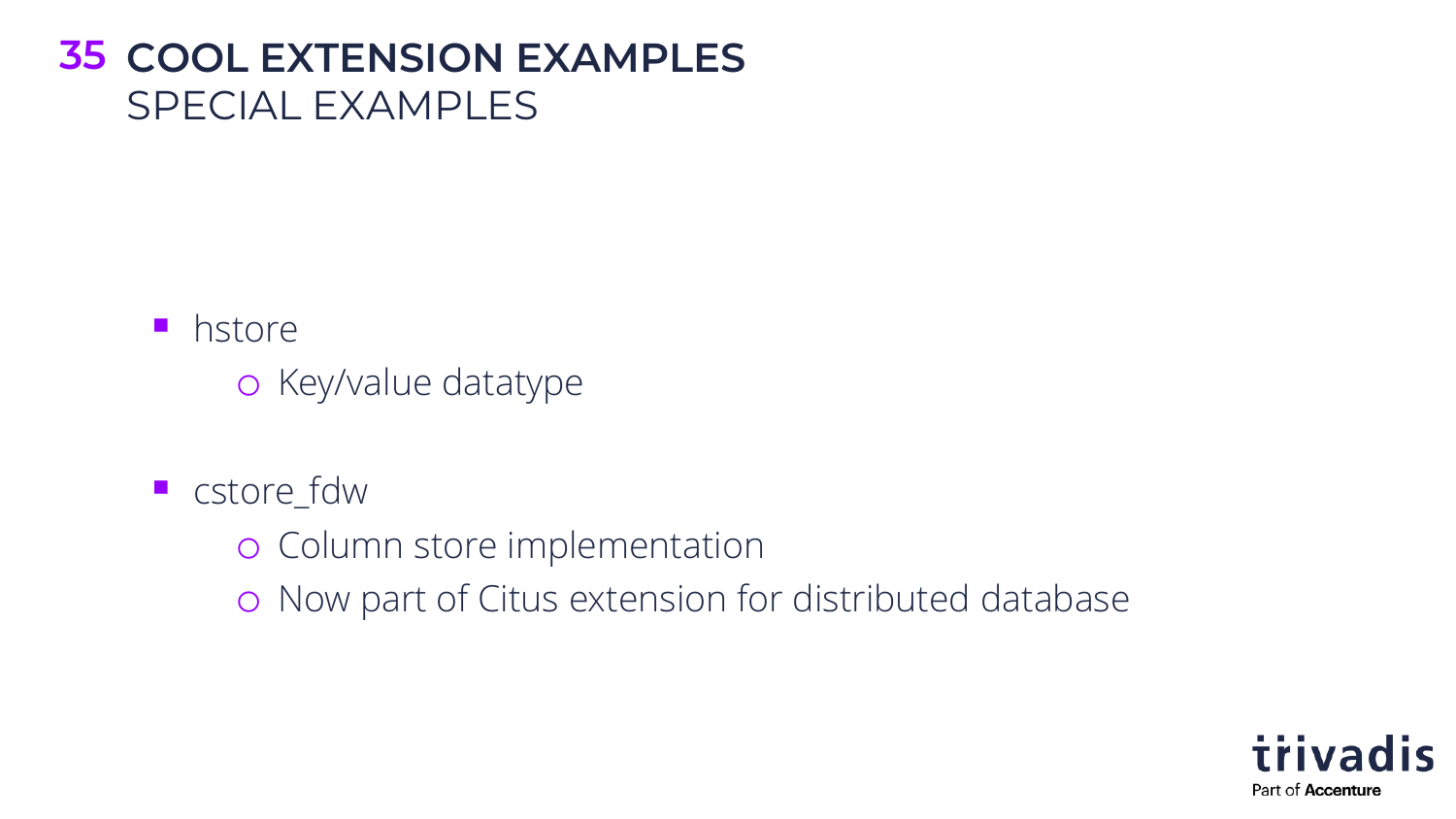## **System architects dilemma with Extensions**

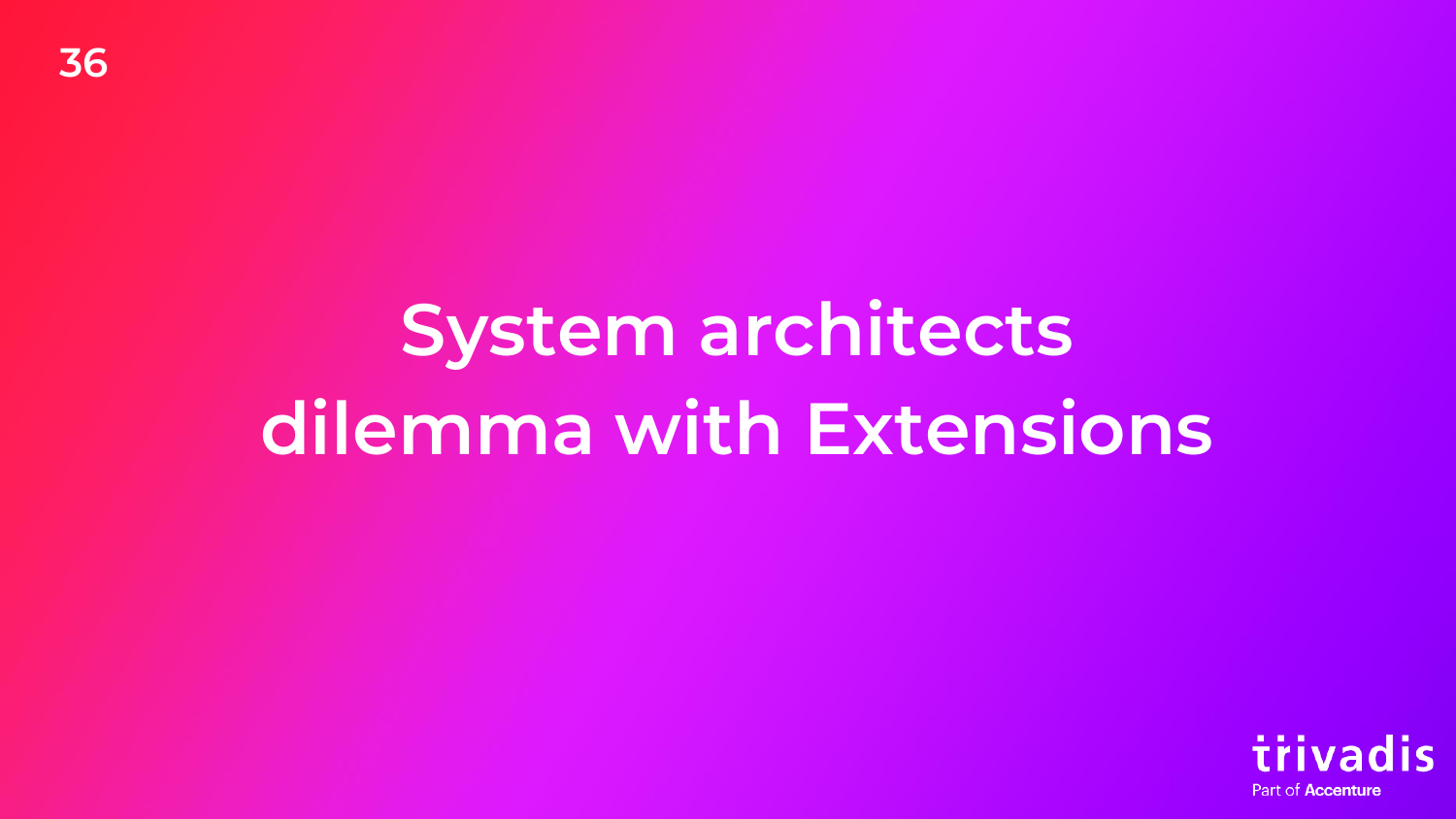#### **37 SYSTEM ARCHITECTS DILEMMA WITH EXTENSIONS** DECISIONS

- Introducing extensions for whatever reasons is a challenge
- New component, change management, etc.
- Many discussions regarding new "software product"
- Cluster restart sometimes necessary &

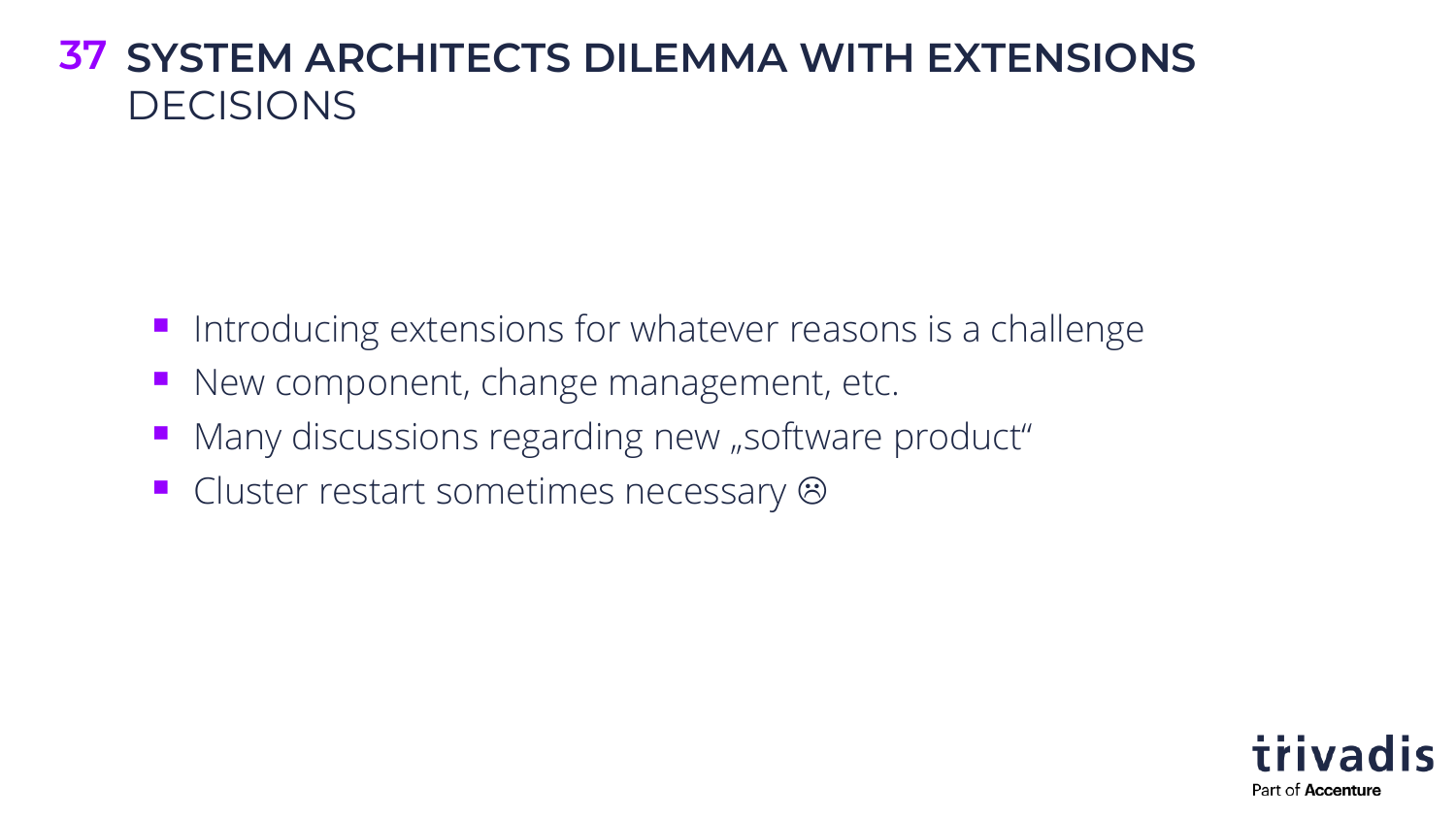#### **38 SYSTEM ARCHITECTS DILEMMA WITH EXTENSIONS** PROBLEMS

Many several software components vs monolith?

- o The need of evaluation/test
- o Even if it is still just an addon to PostgreSQL
- o The wish to have the all-in-one solution
- Pro Arguments
	- o Flexibility, lightweightness, tailored solution
	- o Don't over overestimate it as a large component

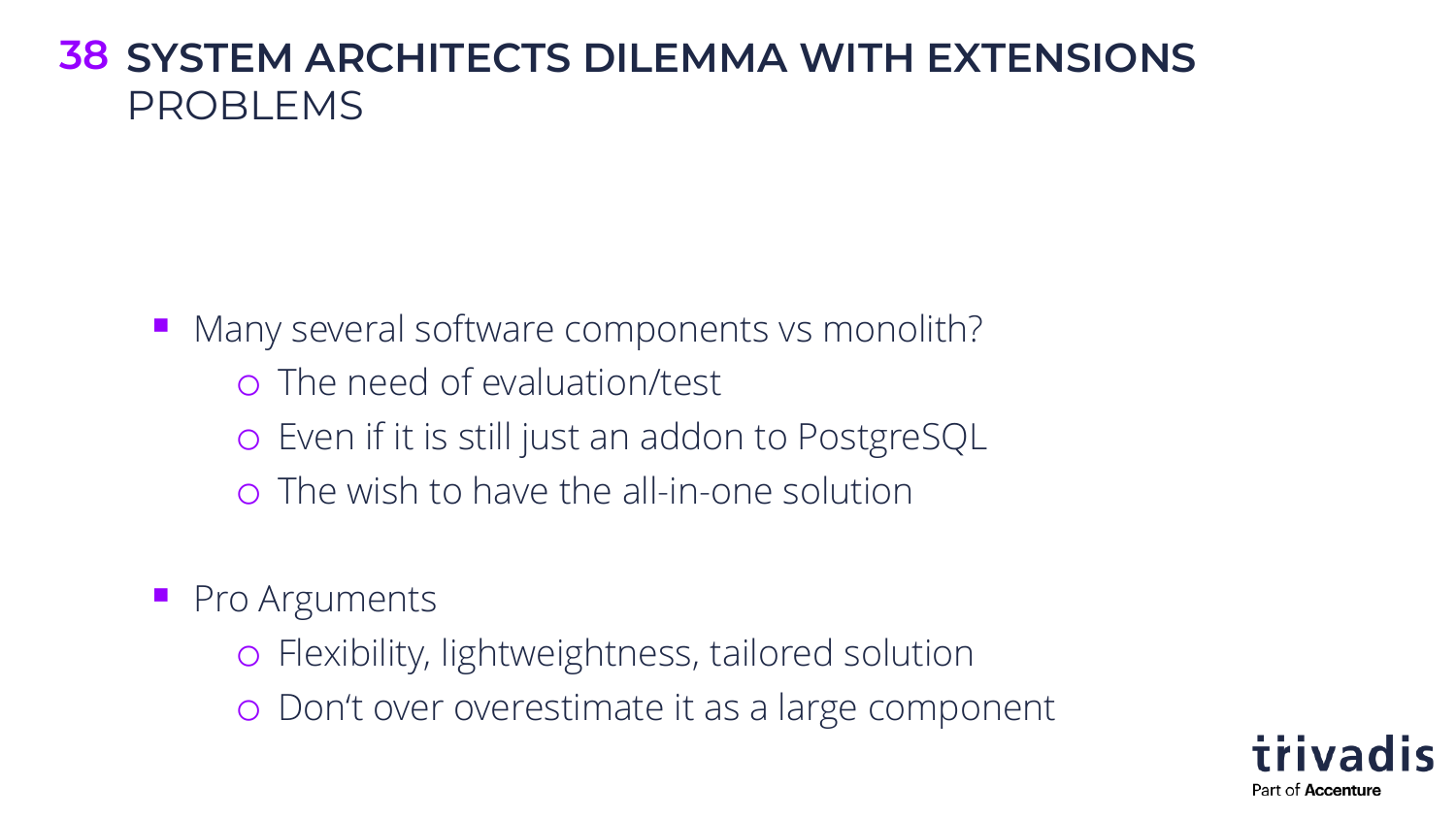#### **39 SYSTEM ARCHITECTS DILEMMA WITH EXTENSIONS** PROBLEMS

**E** Sustainability, Future Developement

o Depending on this functionality

o How to make sure to get updates and new features?

■ Pro Arguments

- o Trust the open source mindset
- o Anyhow, rely on established extensions only
- o Possibilty to continue developement for your own

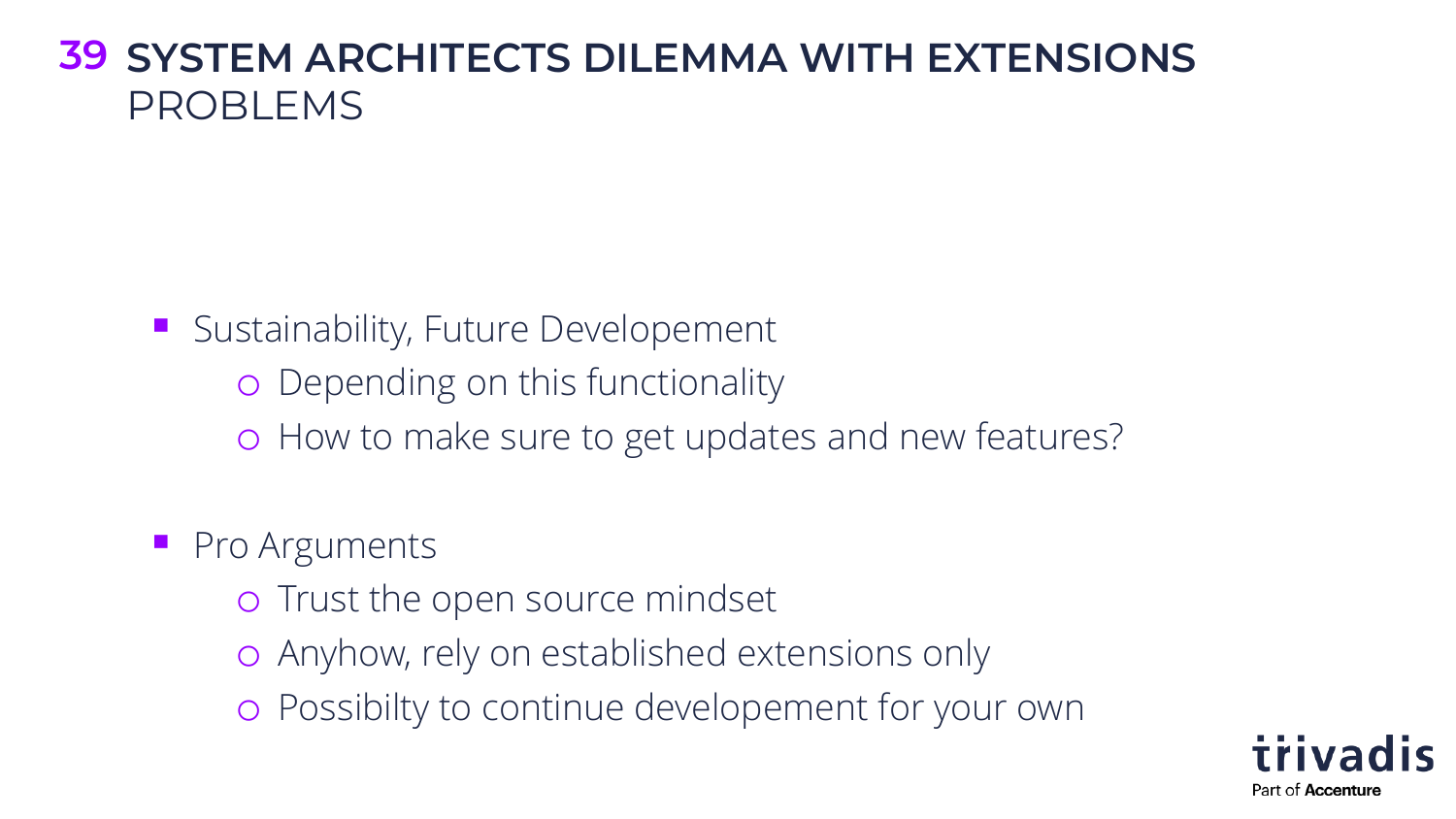#### **40 SYSTEM ARCHITECTS DILEMMA WITH EXTENSIONS** PROBLEMS

■ What about support

- o Can extension be part of existing SLAs
- o Is there any support from developer?
- Pro Arguments
	- o Some vendors are supporting several extensions
	- o Don't forget the community support

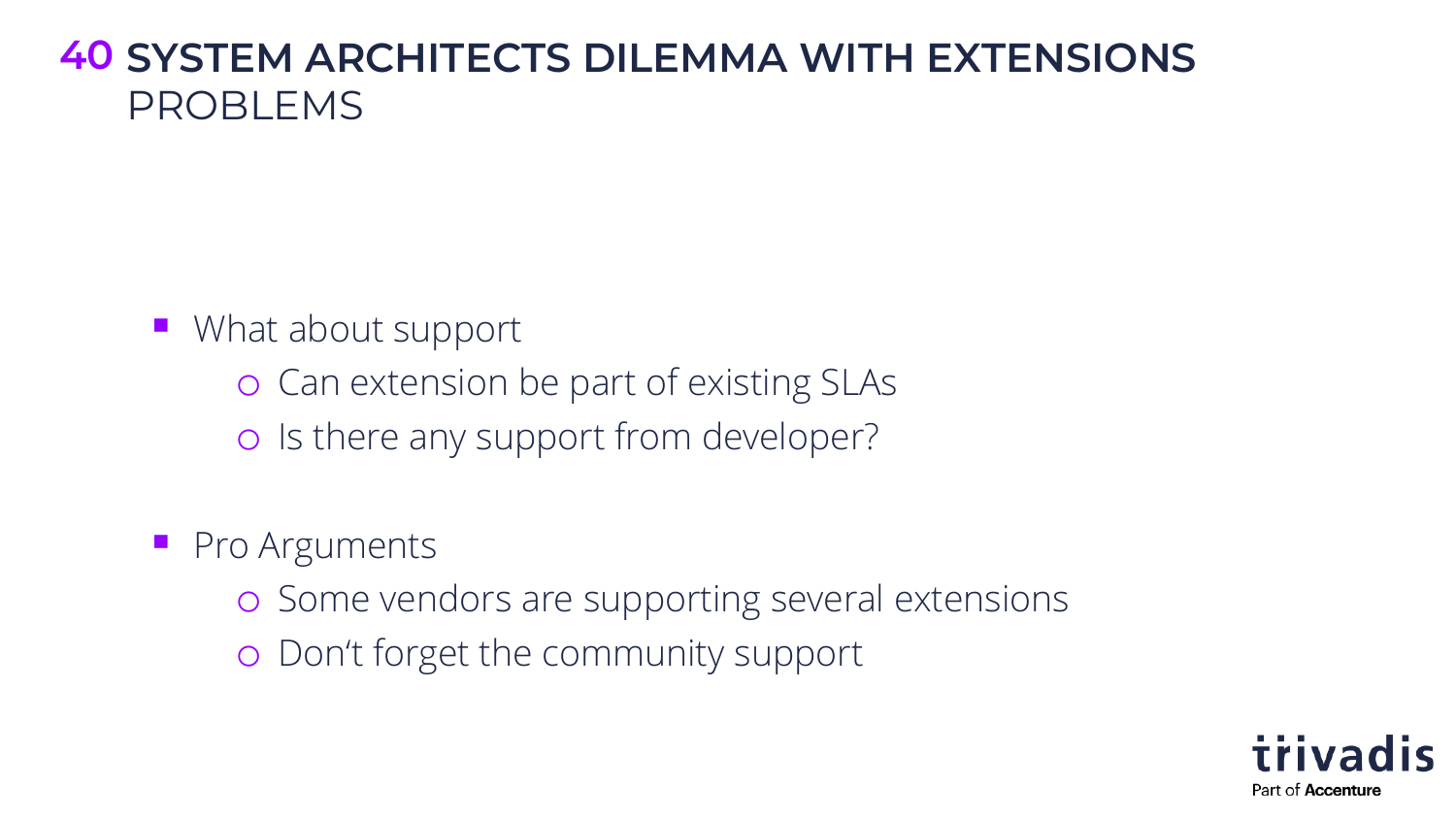#### **41 SYSTEM ARCHITECTS DILEMMA WITH EXTENSIONS** OVERALL<sub>1</sub>

■ Often extensions are helpful but don't affect the system

- o Support not that important
- o Installation uncritical
- o Deinstallation/deactivation quick and easy

■ Some extension features are well expected to be in core

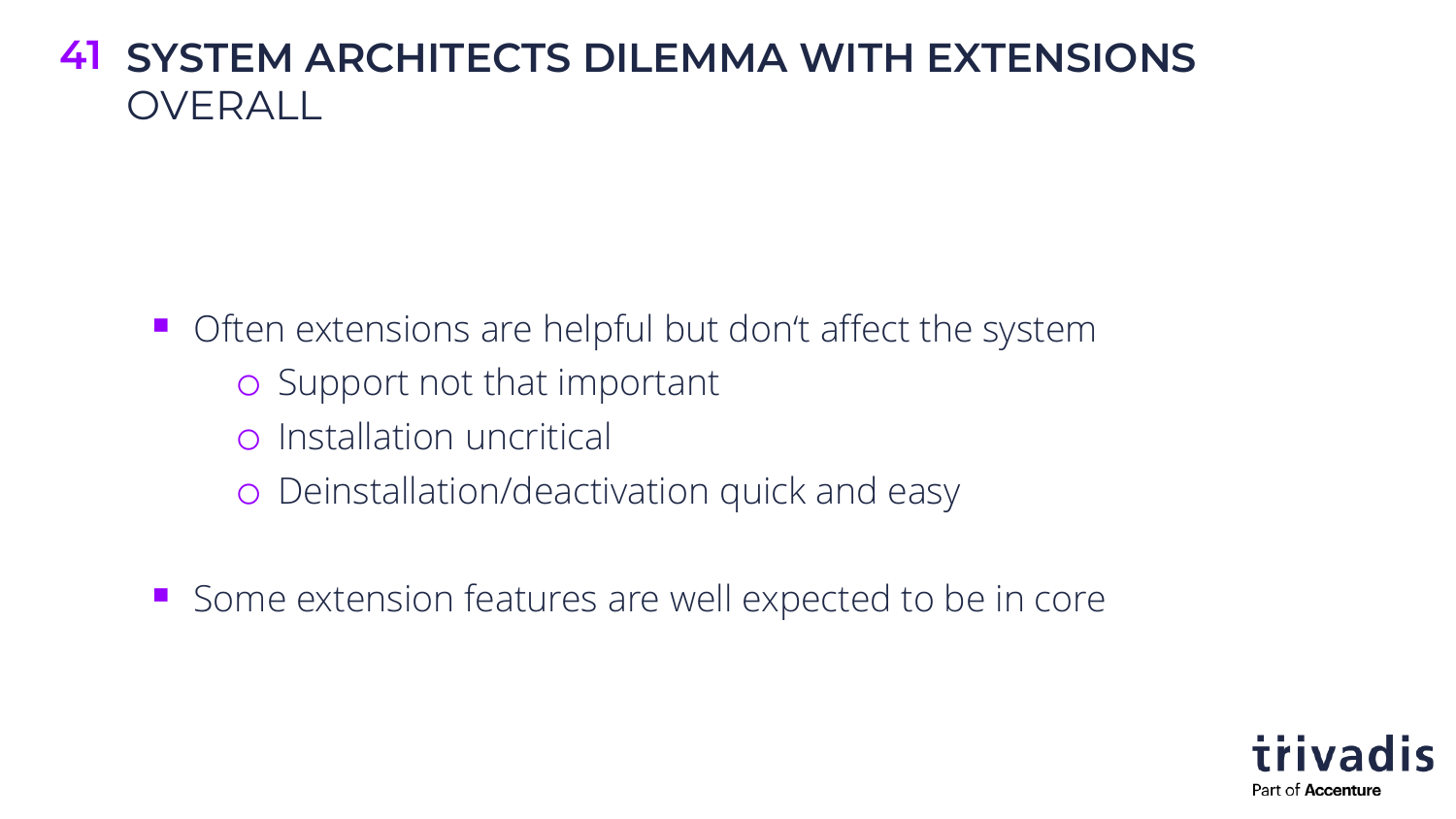**Final Words and Discussion**

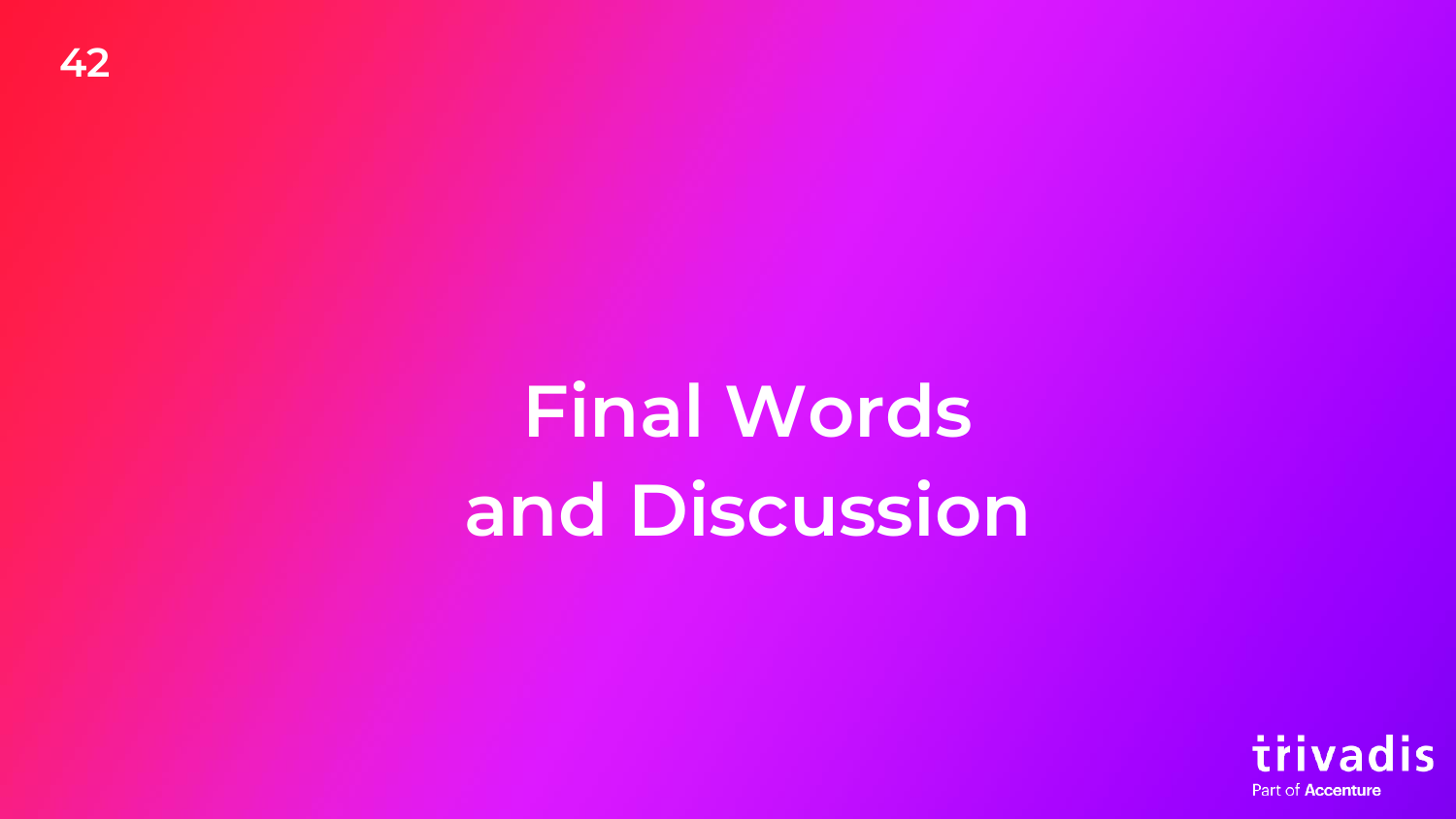

- **Extensions are very powerful**
- …and often essential
- Base implementation is simple
- Many sources and already good ideas
- Use of extensions should be discussed early in projects
- Choose and prepare your own default selection